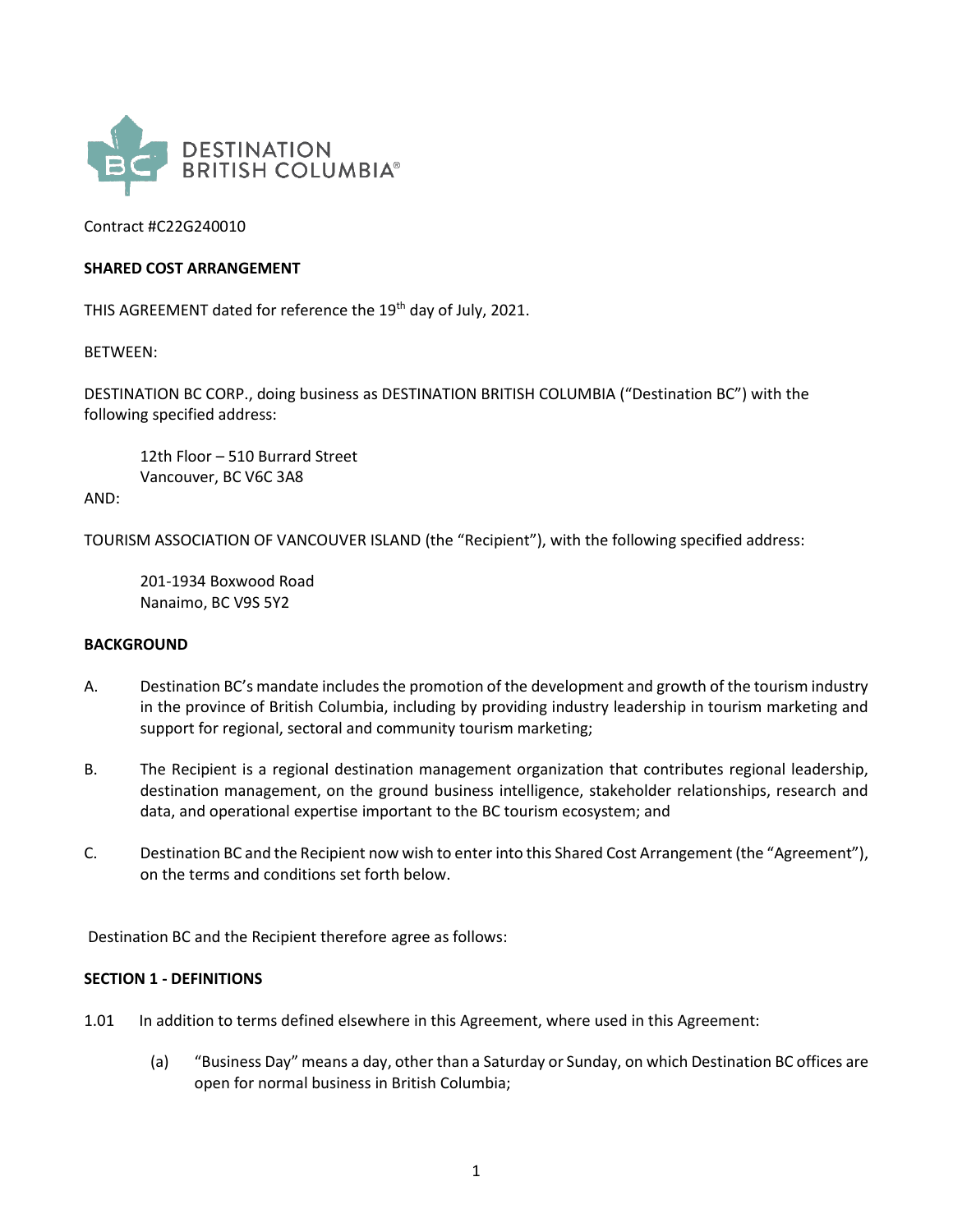- (b) "Emergency" has the meaning given to that term in the *[Emergency Program Act](https://www.bclaws.gov.bc.ca/civix/document/id/complete/statreg/00_96111_01)*;
- (c) "Fiscal Year" means the period beginning on April 1st of a calendar year and ending on March 31st of the following calendar year.
- (d) "Financial Contribution" meansthe contribution to be provided by Destination BC to the Recipient as set out in Schedule "B";
- (e) "FOIPPA" means the *[Freedom of Information and Protection of Privacy Act](https://www.bclaws.gov.bc.ca/civix/document/id/complete/statreg/96165_00)*;
- (f) "Material" means all findings, data, reports, documents, records and other material (both printed and electronic), whether complete or otherwise, that have been produced, received, compiled or acquired by the Recipient as a direct result of this Agreement, but does not include the Received Material;
- (g) "Overpayment" means any portion of the Financial Contribution provided by Destination BC to the Recipient in error or under circumstances in which the Recipient has not complied with the provisions of this Agreement;
- (h) "Personal Information" has the meaning given to that term in FOIPPA;
- (i) "Program" means the program that is being supported and/or provided by Destination BC in relation to which the Financial Contribution is being made available to the Recipient, the relevant details of which are set out, if applicable, in Schedule "A";
- (j) "Project" means any project, initiative or other activity to be provided or supported by or on behalf of the Recipient utilizing all or any portion of the Financial Contribution in accordance with this Agreement;
- (k) "Received Material" means all findings, data, reports, documents, records and other material (both printed and electronic), whether complete or otherwise, that have been received by the Recipient or a Subcontractor from or on behalf of Destination BC;
- (l) "Services" means all of the services and other activities to be provided, and any requirements to be met, by or on behalf of the Recipient in association with its operation, delivery, performance, provisions, administration and/or support of the Project as more particularly described in Schedule "A";
- (m) "Subcontractor" means a person described in section 15.02; and
- (n) "Term" means the term of this Agreement as set out in Schedule "A".
- 1.02 Where appropriate in the context, the definition of "record" in the *Interpretation Act* is incorporated into this Agreement and "records" will bear the corresponding meaning.

## **SECTION 2 – PROVISION OF SERVICES**

2.01 The Recipient must provide the Services during the Term in accordance with this Agreement.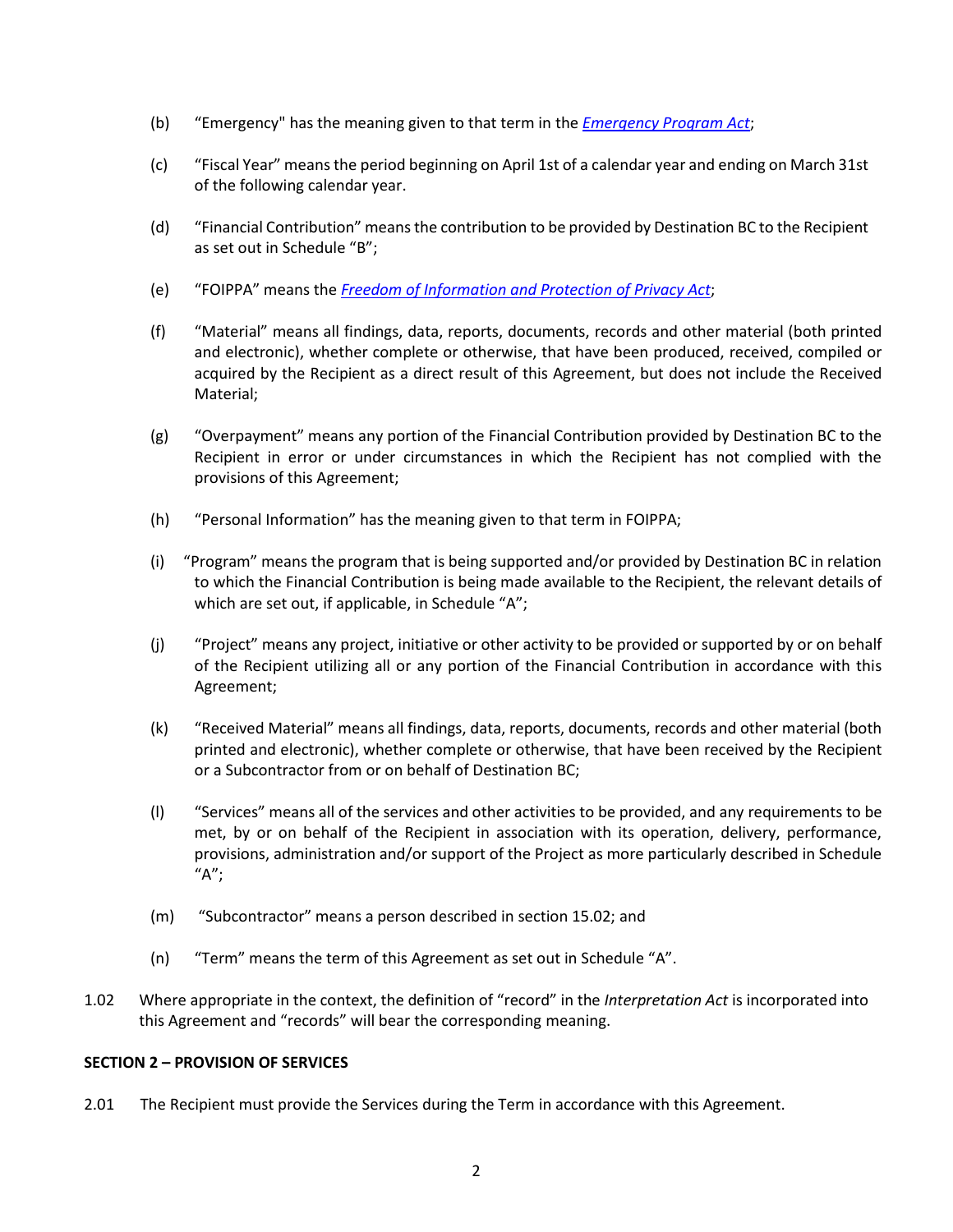## **SECTION 3 - PAYMENT OF THE FINANCIAL CONTRIBUTION**

- 3.01 Subject to the provisions of this Agreement, Destination BC will provide the Financial Contribution to the Recipient, in the amount and manner and at the times set out in Schedule "B". In no event will the Financial Contribution exceed the "maximum amount" set out in Schedule "B".
- 3.02 The Recipient must:
	- (a) apply for, and use reasonable efforts to obtain, any refund or remission of provincial or federal tax or duty available with respect to any items that Destination BC has paid for or agreed to pay for under this Agreement, and
	- (b) on receipt of the refund or remission, unless otherwise agreed to by the parties in writing, remit such refund or remission to Destination BC.
- 3.03 Without limiting section 14.03, Destination BC may withhold from the Financial Contribution an amount sufficient to indemnify Destination BC against any liens or other third-party claims that may arise in connection with the provision of the Services.
- 3.04 Destination BC may temporarily or permanently withhold from or set-off against any portion of the Financial Contribution due to the Recipient an amount sufficient to offset any Overpayment.
- 3.05 Notwithstanding any other provision of this Agreement, the Recipient must, within 10 days of receipt of a written demand from Destination BC, repay to Destination BC any Overpayment.
- 3.06 Unless otherwise specified in this Agreement, all references to money are in Canadian dollars.

## **SECTION 4 – REPRESENTATIONS, WARRANTIES AND COVENANTS**

- 4.01. The Recipient represents and warrants to Destination BC with the intent that Destination BC will rely thereon in entering into this Agreement that:
	- (a) all information, financial and other statements, documents, invoices and reports furnished or submitted by it to Destination BC in connection with this Agreement are true and correct;
	- (b) it has, and will maintain throughout the Term, sufficient trained staff, facilities, materials, appropriate equipment, and approved sub contractor agreements in place and available to enable it to perform the Services;
	- (c) it holds all permits, licenses, approvals, and statutory authorities issued by any government, or government agency that are necessary for the performance of the Recipient's obligations under this Agreement;
	- (d) it has no knowledge of any fact that materially adversely affects, or so far as it can foresee, might materially adversely affect, its properties, assets, condition (financial or otherwise), business or operations or its ability to fulfill its obligations under this Agreement;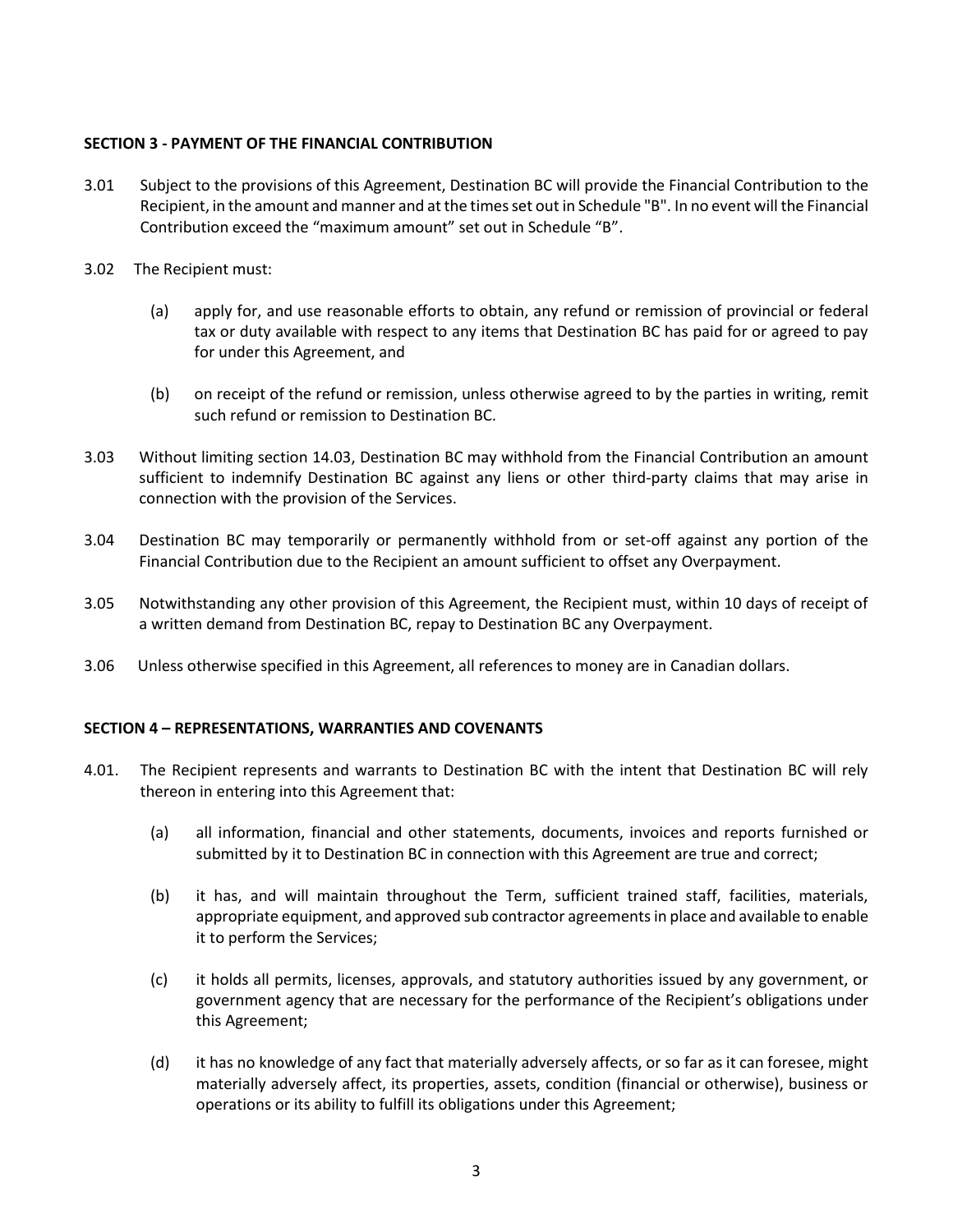- (e) it is not in breach of, or in default under, and will continue to comply with any law, statute or regulation of Canada or Province of British Columbia applicable to or binding on it or its operations; and
- (f) it has the legal capacity to enter into this Agreement, to carry out the Services contemplated by this Agreement and all necessary proceedings have been taken and done to authorize the execution and delivery of this Agreement by the Recipient, and this Agreement has been legally and properly executed by the Recipient and is legally binding on it and enforceable against it.
- 4.02 All statements contained in any certificate, application, proposal or other document delivered by or on behalf of the Recipient to Destination BC under this Agreement or in connection with any of the transactions contemplated hereby will be deemed to be representations and warranties by the Recipient under this Agreement.
- 4.03 All representations, warranties, covenants and agreements made herein, and all certificates, applications or other documents delivered by or on behalf of the Recipient are material and will have been relied upon by Destination BC and will continue in full force and effect during the Term of this Agreement.

#### **SECTION 5 - RELATIONSHIP**

- 5.01 No partnership, joint venture, agency, or other legal entity will be created by or will be deemed to be created by this Agreement or any actions of the parties pursuant to this Agreement.
- 5.02 The Recipient will be an independent contractor and not the servant, employee, or agent of Destination BC.
- 5.03 The Recipient will not in any manner whatsoever commit or purport to commit Destination BC to the payment of money to any person, firm, or corporation without the prior written consent of Destination BC.
- 5.04 Destination BC may, from time to time, give instructions to the Recipient in relation to the Services, and the Recipient will comply with those instructions but, unless otherwise specified in this Agreement, the Recipient may determine the manner in which those instructions are carried out.

#### **SECTION 6 - RECIPIENT'S OBLIGATIONS**

- 6.01 The Recipient will:
	- (a) provide the Services in accordance with the terms of this Agreement during the Term;
	- (b) comply with the payment requirements set out in Schedule "B", including all requirements concerning the use, application and expenditure of the Financial Contribution provided under this Agreement;
	- (c) comply with all applicable laws, including without limitation laws applicable to the Recipient's collection, use and disclosure of Personal Information;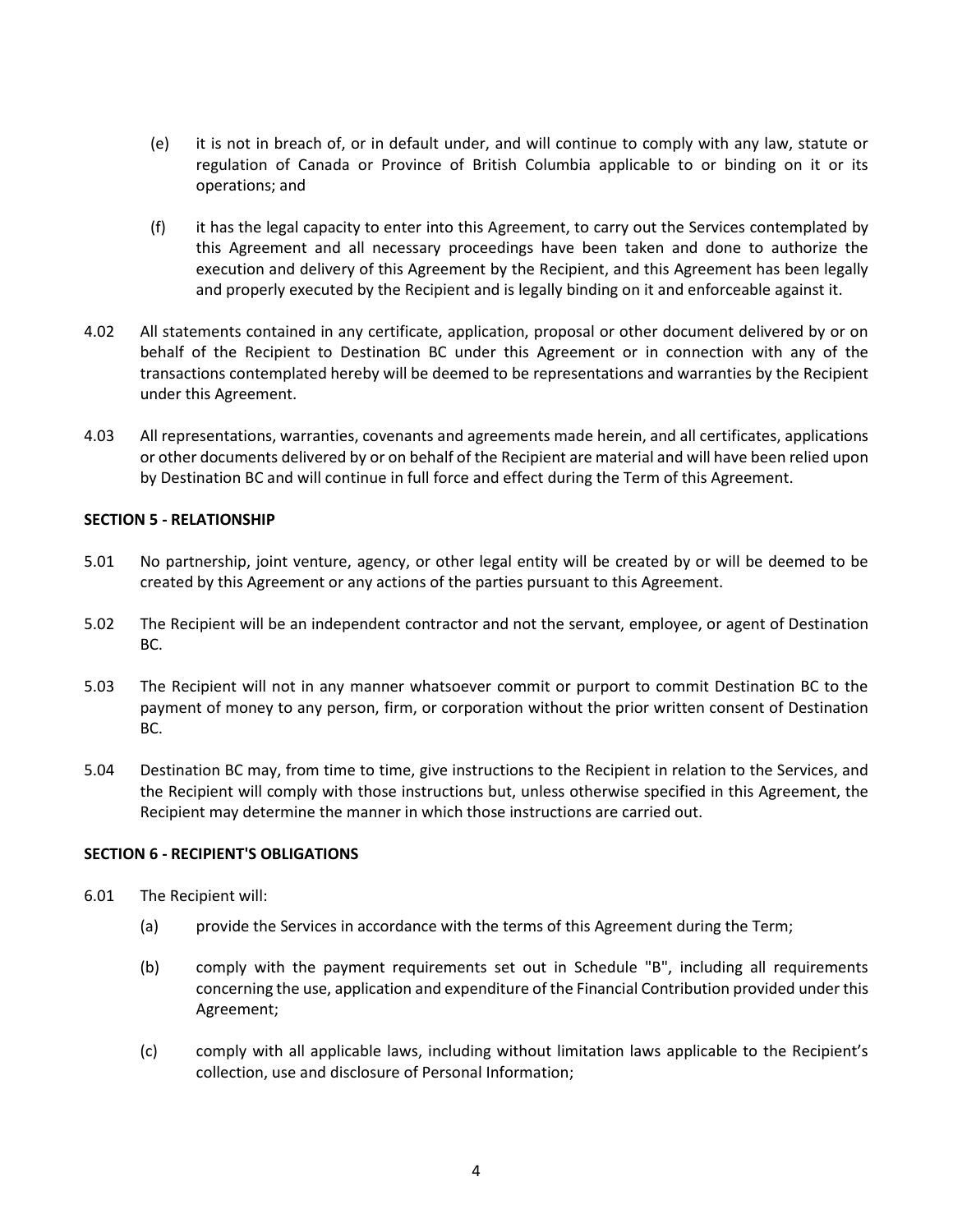- (d) hire and retain only qualified staff and, if approved by Destination BC, subcontractors;
- (e) unless agreed otherwise supply, at its own cost, all labour, materials and approvals necessary to carry out the Services;
- (f) co-operate with Destination BC in making such public announcements regarding the Services and the details of this Agreement as Destination BC requests;
- (g) except as otherwise contemplated in subsection (h) of this section, obtain the prior written approval of Destination BC for any Recipient press releases, public announcements and communications materials with respect to this Agreement or the subject matter of this Agreement; and
- (h) acknowledge the financial contribution made by Destination BC to the Recipient for the Services:
	- (i) in forms, brochures and other promotional materials used by the Recipient in connection with the Services, by printing on each of those materials the following statement: *"We gratefully acknowledge the financial support of the Province of British Columbia and Destination BC"*, and
	- (ii) on any signs posted by the Recipient in connection with the Services, provided that the Recipient has obtained the prior written approval of Destination BC concerning form, content and location of any such signs.

# **SECTION 7 - RECORDS**

- 7.01 The Recipient will:
	- (a) establish and maintain complete and accurate accounting and administrative records in respect of the Financial Contribution and the provision of the Services, in form and content satisfactory to Destination BC;
	- (b) establish and maintain books of account, invoices, receipts, and vouchers for all expenses incurred in connection with its provision of the Services in form and content satisfactory to Destination BC; and
	- (c) permit Destination BC, for contract monitoring and audit purposes, at all reasonable times, upon reasonable notice, to enter any premises used by the Recipient or any Subcontractor to deliver the Services or to keep any documents or records pertaining to the Services, in order for Destination BC to inspect, audit, examine, review and copy any or all of the books of account and other records referred to in subsections (a) and (b) of this section, the Material and the Received Material.
- 7.02 The Parties acknowledge and agree that:
	- (a) Destination BC does not have control, for the purpose of FOIPPA, of the records held by the Recipient; and
	- (b) all records submitted by the Recipient to Destination BC or otherwise obtained by Destination BC from the Recipient, including reports, are subject to the access and privacy provisions of FOIPPA*.*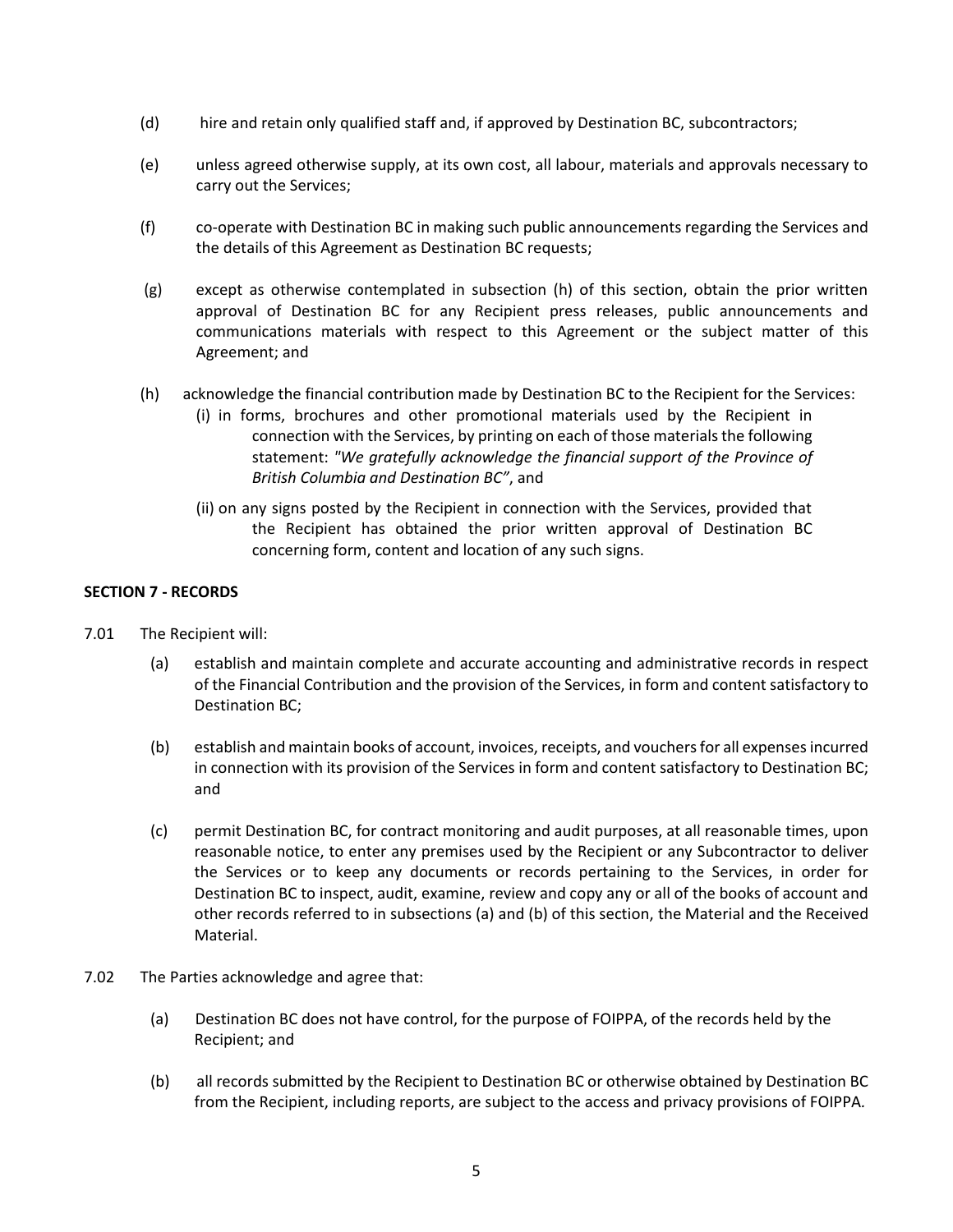#### **SECTION 8 - STATEMENTS AND ACCOUNTING**

- 8.01 Within 3 months following the completion of each fiscal year of the Recipient during the Term, and at any other time within 3 months of being requested to do so by Destination BC, but no later than the seventh anniversary of the end of the Term, the Recipient must provide to Destination BC a statement documenting its expenditure of the Financial Contribution under this Agreement and accounting for any and all Overpayments, in form and content satisfactory to Destination BC, and:
	- (a) if it has audited financial statements prepared annually, provide its most recent audited financial statements, prepared by a recognized accounting firm, and, when available, the audited financial statements for the Recipient's fiscal year(s) covering any portion of the Term of this Agreement; or
	- (b) if it does not have audited financial statements prepared annually, at Destination BC's discretion:
		- (i) have prepared by a recognized accounting firm, and provide, audited financial statements for the Recipient's fiscal year(s) covering any portion of the Term of this Agreement; or
		- (ii) provide to Destination BC a statement documenting its expenditure of the Financial Contribution under this Agreement, in form and content satisfactory to Destination BC.
- 8.02 Other than audited financial statements prepared by a recognized accounting firm, all financial statements or reports submitted by the Recipient must be certified by a senior officer of the Recipient's organization (such as a Chief Executive Officer or Chief Financial Officer) attesting to the correctness and completeness of the financial information provided.
- 8.03 At the sole discretion of and as directed by Destination BC, any portion of the Financial Contribution provided to the Recipient under this Agreement and not expended at the end of the Term, including any Overpayment not set-off by Destination BC in accordance with section 3.04, must be:
	- (a) returned by the Recipient to Destination BC;
	- (b) retained by the Recipient as supplemental funding provided for under an amendment to this Agreement; or
	- (c) deducted by Destination BC from any future funding requests submitted by the Recipient and approved by Destination BC.

## **SECTION 9 - CONFLICT OF INTEREST**

9.01 Prior to entering into this Agreement and throughout the Term, the Recipient will disclose to Destination BC any contract, arrangement, consultant, major shareholder, employee or any other circumstance, whether temporary or ongoing in nature, that could be perceived to be a conflict of interest with Destination BC or the Recipient's provision of the Services.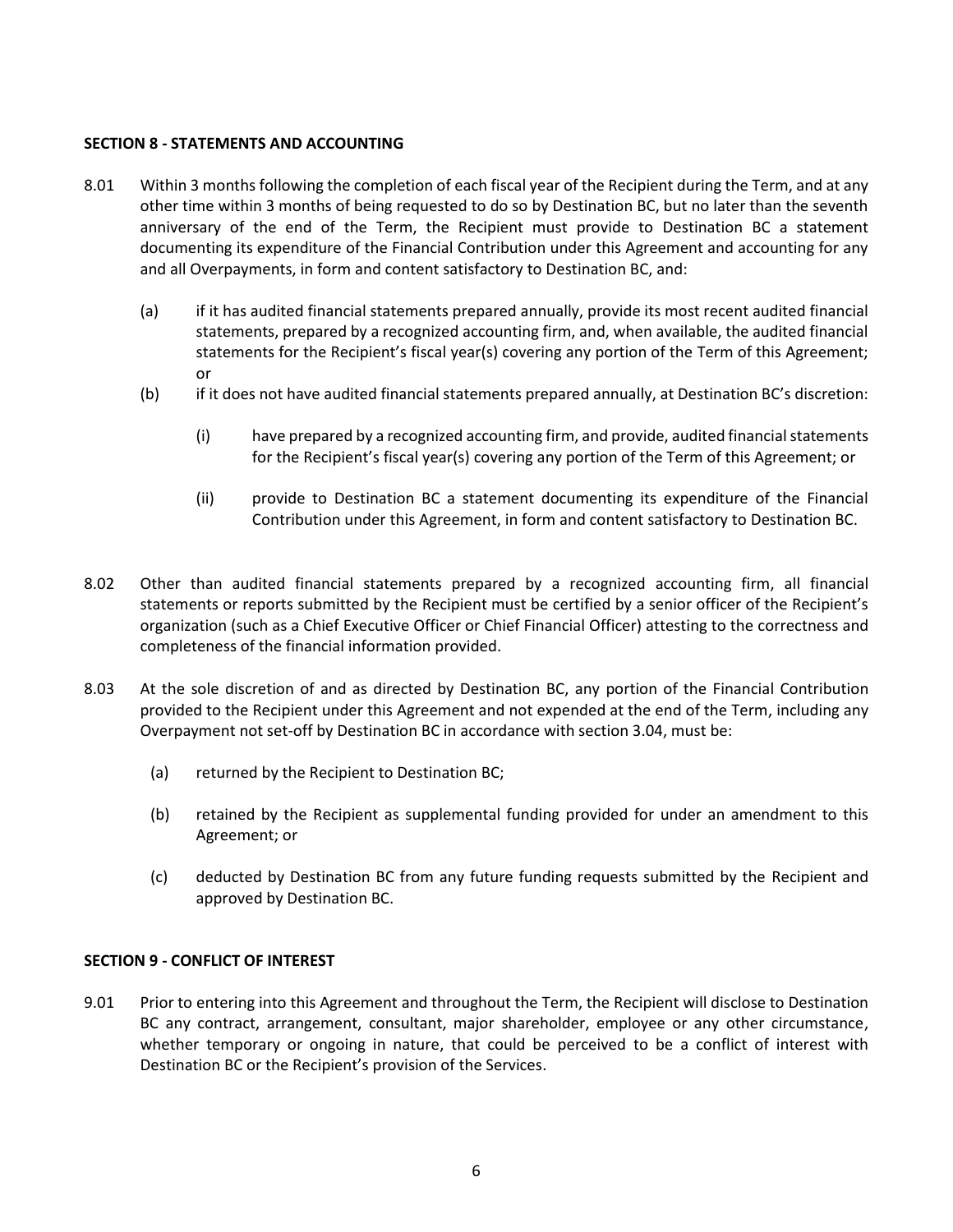9.02 The Recipient will not perform a service for or provide advice to any person, or entity where the performance of such service or the provision of the advice may, in the reasonable opinion of Destination BC, give rise to a conflict of interest between the obligations of the Recipient to Destination BC under this Agreement and the obligations of the Recipient to such other person or entity.

#### **SECTION 10 - CONFIDENTIALITY**

- 10.01 The Recipient will treat as confidential the Received Material, this Agreement and any other information which comes to its knowledge as a result of this Agreement and will not, without the prior written consent of Destination BC, permit its disclosure except:
	- (a) as necessary to enable the Recipient to fulfill its obligations under this Agreement or to comply with applicable law; or
	- (b) the information is generally known to the public other than as a result of a breach of this Agreement.

#### **SECTION 11 - DEFAULT**

- 11.01 Any of the following events will constitute an Event of Default by the Recipient:
	- (a) the Recipient fails to comply with any provision of this Agreement;
	- (b) any representation or warranty made by the Recipient under this Agreement is or becomes untrue or incorrect;
	- (c) any information, statement, certificate, report or other document furnished or submitted by or on behalf of the Recipient pursuant to or as a result of this Agreement is or becomes untrue or incorrect;
	- (d) the Recipient ceases, in the opinion of Destination BC, to operate or to carry on business in a manner required to support its provision of the Services;
	- (e) a change occurs with respect to any one or more of the properties, assets, condition (financial or otherwise), business or operations of the Recipient which, in the opinion of Destination BC, materially adversely affects the ability of the Recipient to fulfill its obligations under this Agreement;
	- (f) an order is made, or a resolution is passed, or a petition is filed for the liquidation or winding up of the Recipient;
	- (g) the Recipient becomes insolvent or commits an act of bankruptcy or makes an assignment for the benefit of its creditors or otherwise acknowledges its insolvency;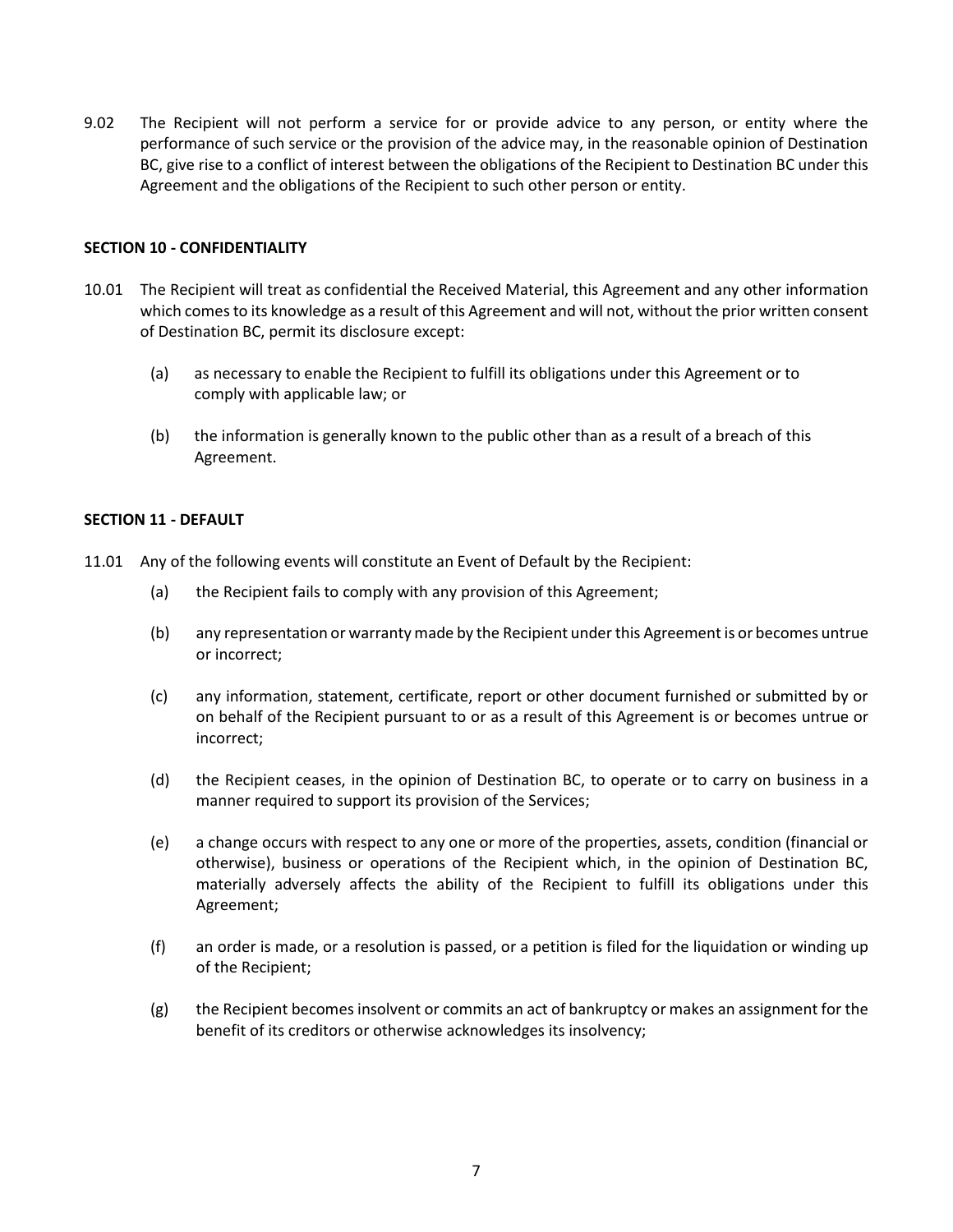- (h) a bankruptcy petition is filed or presented against, or a proposal under the *Bankruptcy and Insolvency Act* (Canada), the *Companies' Creditors Arrangements Act* (Canada) or similar legislation is made by, the Recipient;
- (i) a receiver or receiver manager of any property of the Recipient is appointed; or
- (j) the Recipient permits any sum which is not disputed to be due by it to remain unpaid after legal proceedings have been commenced to enforce payment thereof.

## **SECTION 12 - TERMINATION**

- 12.01 Upon the occurrence of any Event of Default or at any time thereafter Destination BC may, notwithstanding any other provision of this Agreement, at its option, elect to do any one or more of the following:
	- (a) immediately terminate this Agreement, in which case the payment by Destination BC of the amount required under subsection 12.04(a) of this Agreement will discharge Destination BC of all liability to make payments to the Recipient under this Agreement;
	- (b) require the Event of Default be remedied within a time period specified by Destination BC;
	- (c) suspend any installment of the Financial Contribution or any other amount that is due to the Recipient while the Event of Default continues;
	- (d) waive in writing the Event of Default; or
	- (e) pursue any remedy or take any action available to it at law or in equity.
- 12.02 This Agreement may also be terminated for any reason:
	- (a) by Destination BC upon no less than 120 days written notice to the Recipient; or
	- (b) by the Recipient, on no less than 60 days prior written notice to Destination BC

and, in either case, the payment by Destination BC of the amount required under subsection 12.03 of this Agreement will discharge Destination BC of all liability to make payments to the Recipient under this Agreement.

- 12.03 Where this Agreement is terminated before full completion of the Services:
	- (a) Destination BC will pay to the Recipient that portion of the Financial Contribution which is equal to the portion of the Services completed to the satisfaction of Destination BC prior to termination, less any Overpayments and any amount withheld by Destination BC pursuant to section 3.03; and
	- (b) the Recipient will, within 30 days of such termination, repay to Destination BC any portion of the Financial Contribution which corresponds with the portion of the Services that Destination BC has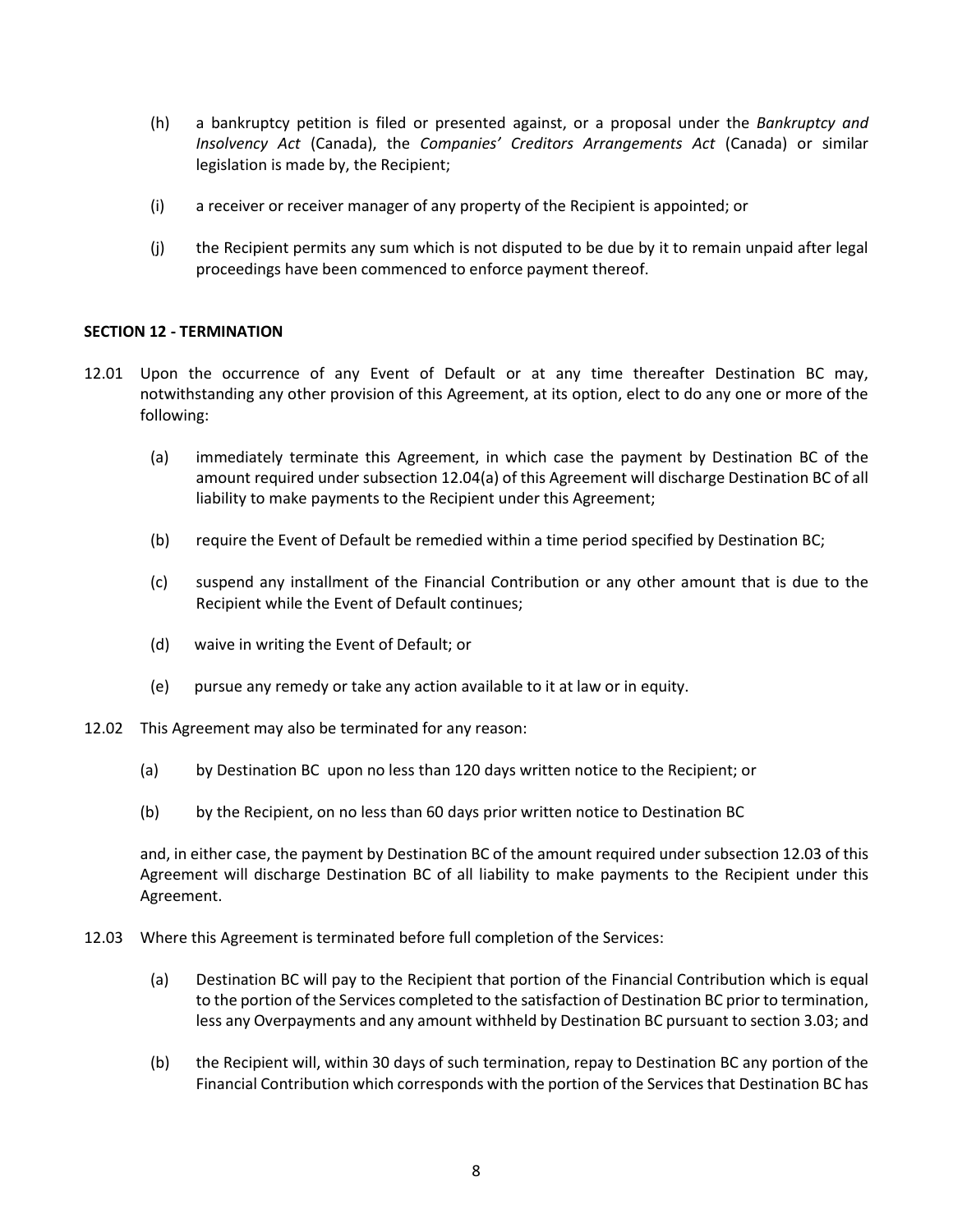notified the Recipient in writing was not completed to Destination BC's satisfaction before termination of this Agreement.

## **SECTION 13 - DISPUTE RESOLUTION**

- 13.01 Unless the parties otherwise agree in writing, in the event of any dispute between the parties arising out of or in connection with this Agreement, the following dispute resolution process will apply:
	- (a) the parties must initially attempt to resolve the dispute through collaborative negotiation;
	- (b) if the dispute is not resolved through collaborative negotiation within 15 Business Days of the dispute arising, the parties must then attempt to resolve the dispute through mediation under the rule of the Mediate BC Society; and
	- (c) if the dispute is not resolved through mediation within 30 Business Days of the commencement of mediation, the dispute must be referred to and finally resolved by arbitration administered by the Vancouver International Arbitration Centre under the *Arbitration Act* and conducted in accordance with its Rules of Arbitration by a single arbitrator.
- 13.02 Unless the parties otherwise agree in writing, an arbitration under section 13.01 will be held in Vancouver, British Columbia.
- 13.03 Unless the parties otherwise agree in writing or the arbitrator otherwise orders, the parties must share equally the costs of an arbitration under section 13.01 other than those costs relating to the production of expert evidence or representation by counsel.

## **SECTION 14 - INSURANCE AND INDEMNITY**

- 14.01 The Recipient must comply with Schedule "C", which may be amended from time to time at the sole discretion of Destination BC on written notice to the Recipient.
- 14.02 Without limiting the generality of subsection 6.01(c), the Recipient will comply with, and must ensure that any Subcontractors comply with, all applicable occupational health and safety laws in relation to the performance of the Recipient's obligations under this Agreement, including the *Workers Compensation Act* in British Columbia or, as applicable, the similar laws of other jurisdictions.
- 14.03 The Recipient will indemnify and save harmless Destination BC, its directors, officers, employees, contractors and agents, from any losses, claims, damages, actions, causes of action, costs and expenses that Destination BC or any of its directors, officers, employees, contractors or agents may sustain, incur, suffer or put to at any time either before or after this Agreement ends, including any claim of infringement of third-party intellectual property rights, where the same or any of them are based upon, arise out of or occur, directly or indirectly, by reason of:
	- (a) any act or omission by the Recipient, or by any of the Recipient's agents, employees, officers, directors, or Subcontractors in connection with this Agreement; or
	- (b) any representation or warranty of the Recipient being or becoming untrue or incorrect,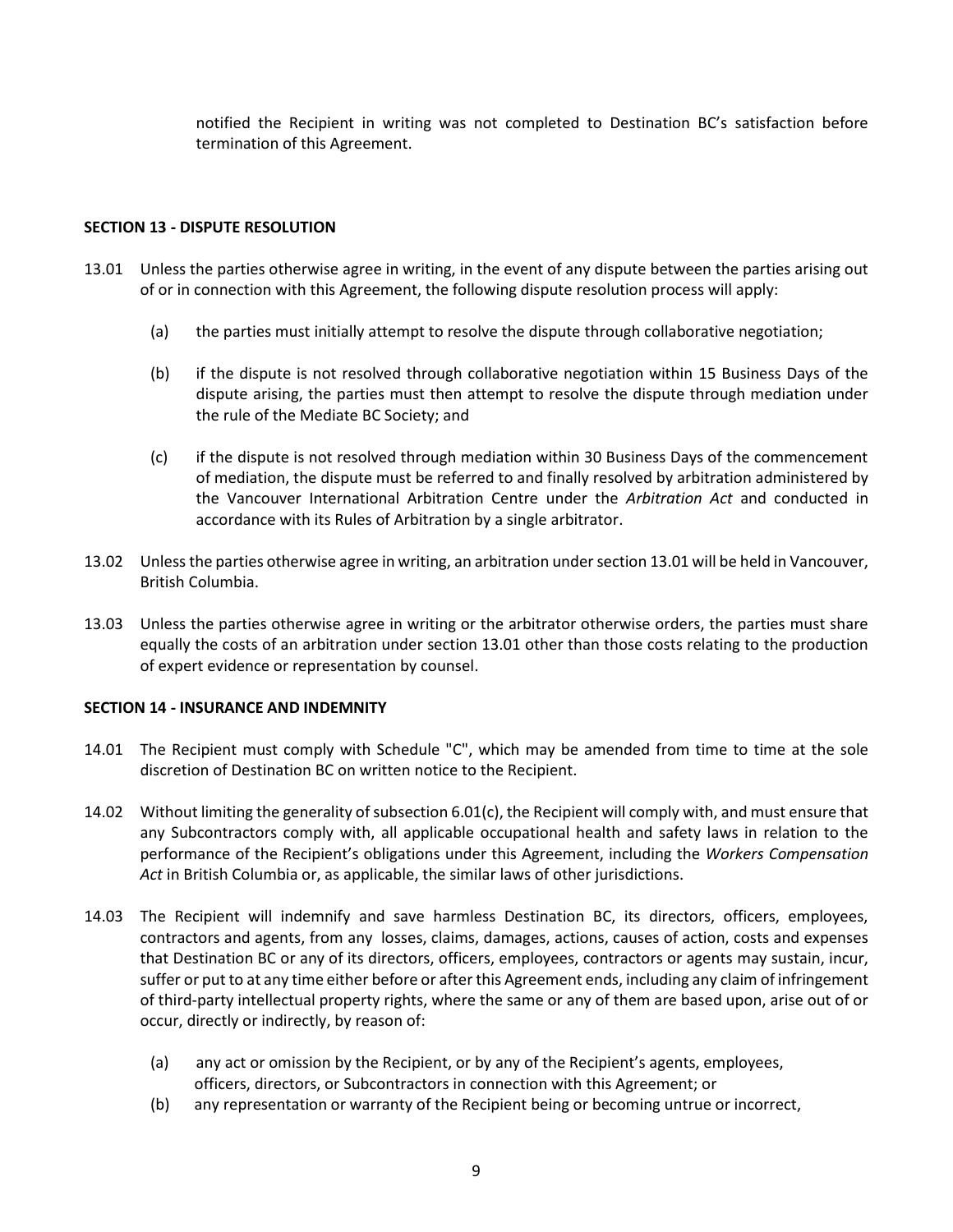excepting always liability arising out of the negligent acts or omissions of Destination BC or its directors, officers, employees, contractors, or agents.

## **SECTION 15 - ASSIGNMENT AND SUBCONTRACTING**

- 15.01 The Recipient will not, without the prior written consent of Destination BC:
	- (a) assign, either directly or indirectly, this Agreement or any right of the Service Provider under this Agreement; or
	- (b) subcontract any obligation of the Recipient under this Agreement.
- 15.02 The Recipient must ensure that:
	- (a) any person retained by the Recipient to perform obligations under this Agreement; and
	- (b) any person by a person by a person described in subsection (a) of this section to perform those obligations

fully complies with this Agreement in performing those obligations.

- 15.03 No subcontract, whether consented to or not, entered into by the Recipient will relieve the Recipient from any of its obligations under this Agreement or impose upon Destination BC any obligation or liability arising from any such subcontract.
- 15.04 This Agreement will be binding upon Destination BC and its assigns and the Recipient and its successors and permitted assigns.

#### **SECTION 16 - OWNERSHIP**

- 16.01 Destination BC exclusively owns all property and intellectual property rights, including copyright, in the Received Material and any information, equipment or other property provided by or on behalf of Destination BC to the Recipient as a result of this Agreement and the Recipient will forthwith deliver any and all such Received Material, information, equipment or other property to Destination BC on written notice to the Recipient requesting delivery of the same, whether such a notice is given before, upon, or after the expiration or sooner termination of this Agreement.
- 16.02 As between the Recipient and Destination BC, the Recipient exclusively owns all intellectual property rights, including copyright, in the Material.

## **SECTION 17 - OTHER FUNDING**

17.01 If the Recipient receives funding for or in respect of the Services from any other person, firm, corporation or other government or governmental body, then the Recipient will immediately inform Destination BC and provide a summary of the funding received, and at Destination BC's request, the Recipient will provide Destination BC with full and complete details thereof. Destination BC, in its sole discretion, may determine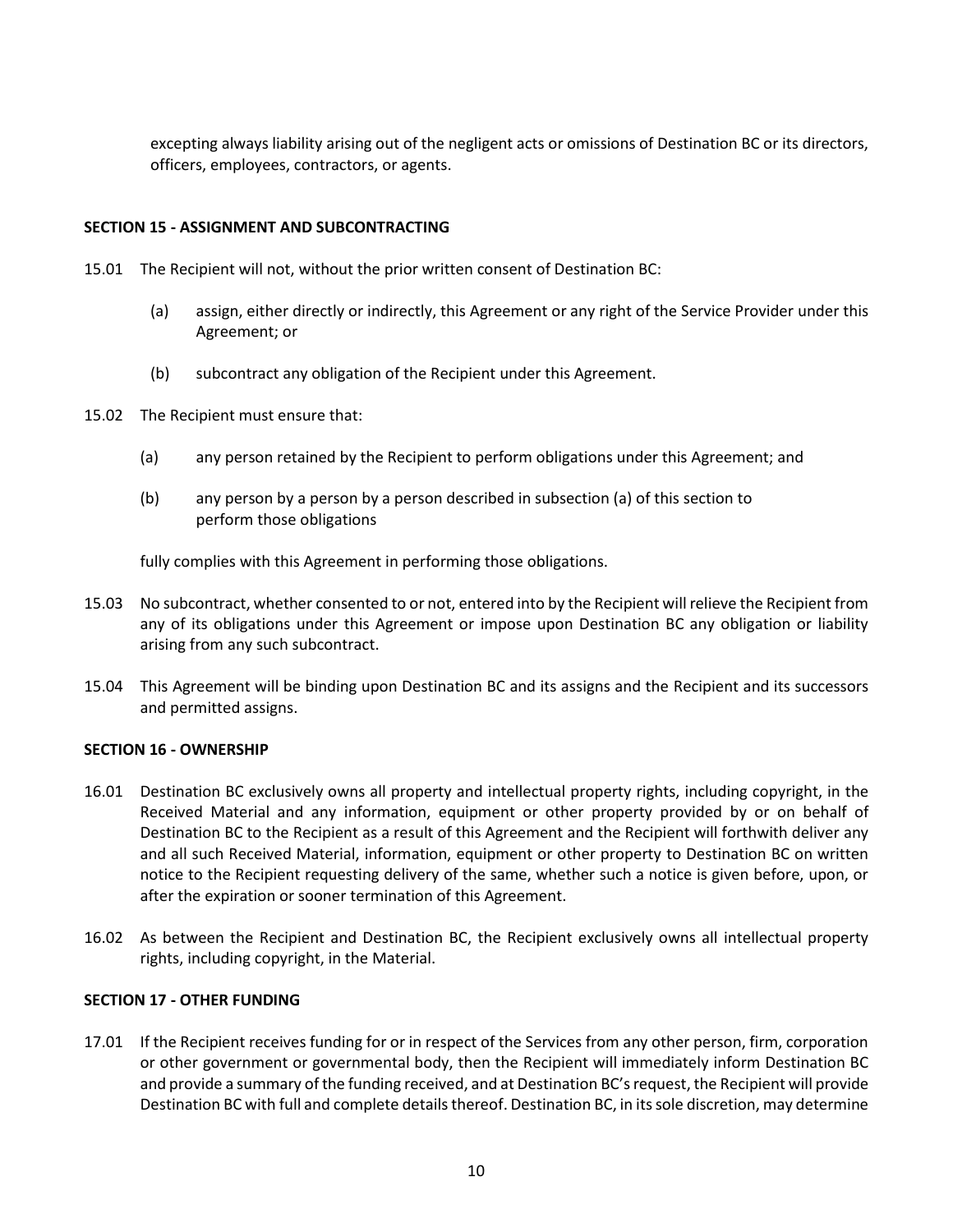whether such funding results in an Overpayment which may result in Destination BC, in its sole discretion, exercising its rights pursuant to section 3.04 of this Agreement.

- 17.02 The Recipient may secure additional funding for projects, initiatives and services from other sources, provided the projects or initiatives are not in conflict with the Recipient's commitments under this Agreement, and subject to the Recipient's compliance with the provisions of this Agreement, including without limitation this Article 17.
- 17.03 The Recipient may leverage the Financial Contribution provided as a part of this Agreement to obtain other funding so long as the Recipient complies with its obligations under this Agreement.
- 17.04 Nothing in this Agreement prevents the Recipient from submitting funding proposals for other projects or initiatives to Destination BC, nor does it prevent Destination BC from entering into additional agreements with the Recipient for services not covered under this Agreement.

#### **SECTION 18 - NOTICES**

18.01 Any legal notice required or permitted to be given under this Agreement and any formal written communication (not including day to day business communications) from the Recipient to Destination BC must be mailed or personally delivered to the following address:

Destination BC 510 Burrard Street, 12<sup>th</sup> Floor Vancouver, BC V6C 3A8

Attention: Chief Executive Officer

18.02 Any legal notice required or permitted to be given under this Agreement and any formal written communication (not including day to day business communications) from Destination BC to the Recipient must be mailed or personally delivered to the following address:

Tourism Association of Vancouver Island 201-1934 Boxwood Road Nanaimo, BC V9S 5Y2

Attention: Chief Executive Officer

- 18.03 Any written communication contemplated in this Article 18 from either party will be deemed to have been received by the other party on the fifth Business Day after mailing in British Columbia or on the date of personal delivery if personally delivered.
- 18.04 Either party may, from time to time, notify the other party in writing of a change of address and, following the receipt of such notice, the new address will, for the purposes of this Article 18, be deemed to be the address of the party giving notice.

#### **SECTION 19 - NON-WAIVER**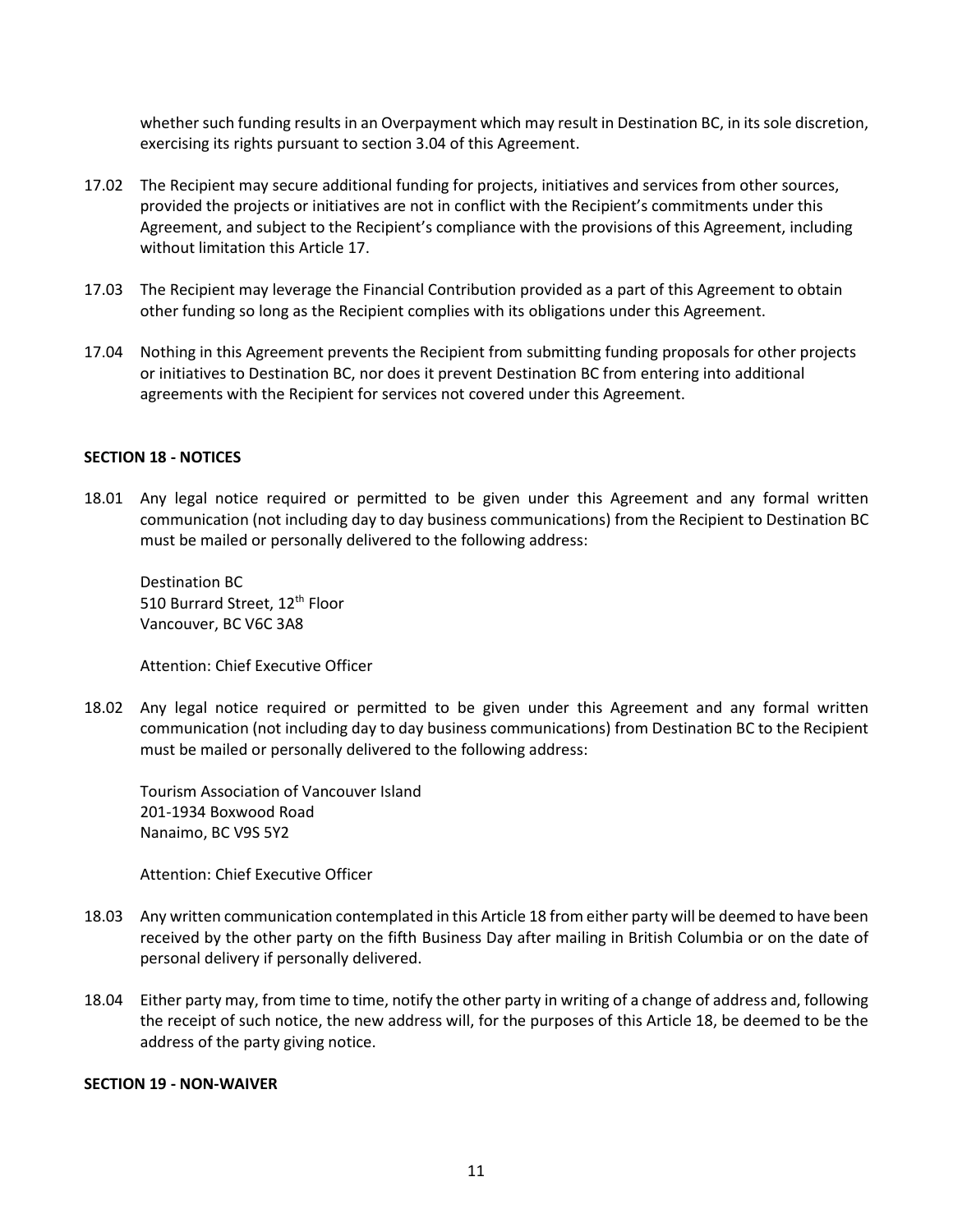- 19.01 No waiver of any term or condition of this Agreement or the satisfaction of a condition or nonperformance of an obligation by the Recipient under this Agreement will be effective unless it is in writing and signed by Destination BC.
- 19.02 Unless otherwise specified in writing and signed by Destination BC, no waiver will operate as a continuing waiver or a waiver of any other obligation or right under this Agreement.

#### **SECTION 20 - ENTIRE AGREEMENT**

20.01 This Agreement, including the Schedules, constitutes the entire Agreement between the parties with respect to the subject matter of this Agreement.

#### **SECTION 21 - SURVIVAL OF PROVISIONS**

21.01 All of the provisions of this Agreement in favour of Destination BC including, without limitation, sections 3.01 to 3.05, 5.01 to 5.03, 6.01(c), 7.01, 7.02, 8.01, 8.02, 10.01, 12.01, 12.03, 13.01 to 13.03, 14.01, 14.03, 15.03, 15.04, 16.01, 16.02, 17.03, 17.04, 18.01 to 18.04, 19.01, 19.02, 21.01, 22.07 to 22.09 and all of the rights and remedies of Destination BC, either at law or in equity, will survive any expiration or sooner termination of this Agreement.

#### **SECTION 22 - MISCELLANEOUS**

- 22.01 This Agreement will be governed by and construed in accordance with the laws applicable in the Province of British Columbia.
- 22.02 The Schedules to this Agreement (including any appendices or other documents attached to, or incorporated by reference into, those Schedules) are part of this Agreement.
- 22.03 No amendment or modification to this Agreement will be effective unless it is in writing and signed by or on behalf of the parties.
- 22.04 If any provision of this Agreement or the application to any person or circumstance is invalid or unenforceable to any extent, the remainder of this Agreement and the application of such provision to any other person or circumstance will not be affected or impaired thereby and will be enforceable to the extent permitted by law.
- 22.05 Nothing in this Agreement operates as a consent, permit, approval or authorization by Destination BC or any governmental authority or agency to or for anything related to the Services that the Recipient is required to obtain unless it is expressly stated herein to be such a consent, permit, approval or authorization.
- 22.06 Where the Recipient is a corporation, the Recipient warrants that the signatory has been duly authorized by the Recipient to execute this Agreement without corporate seal on behalf of the Recipient.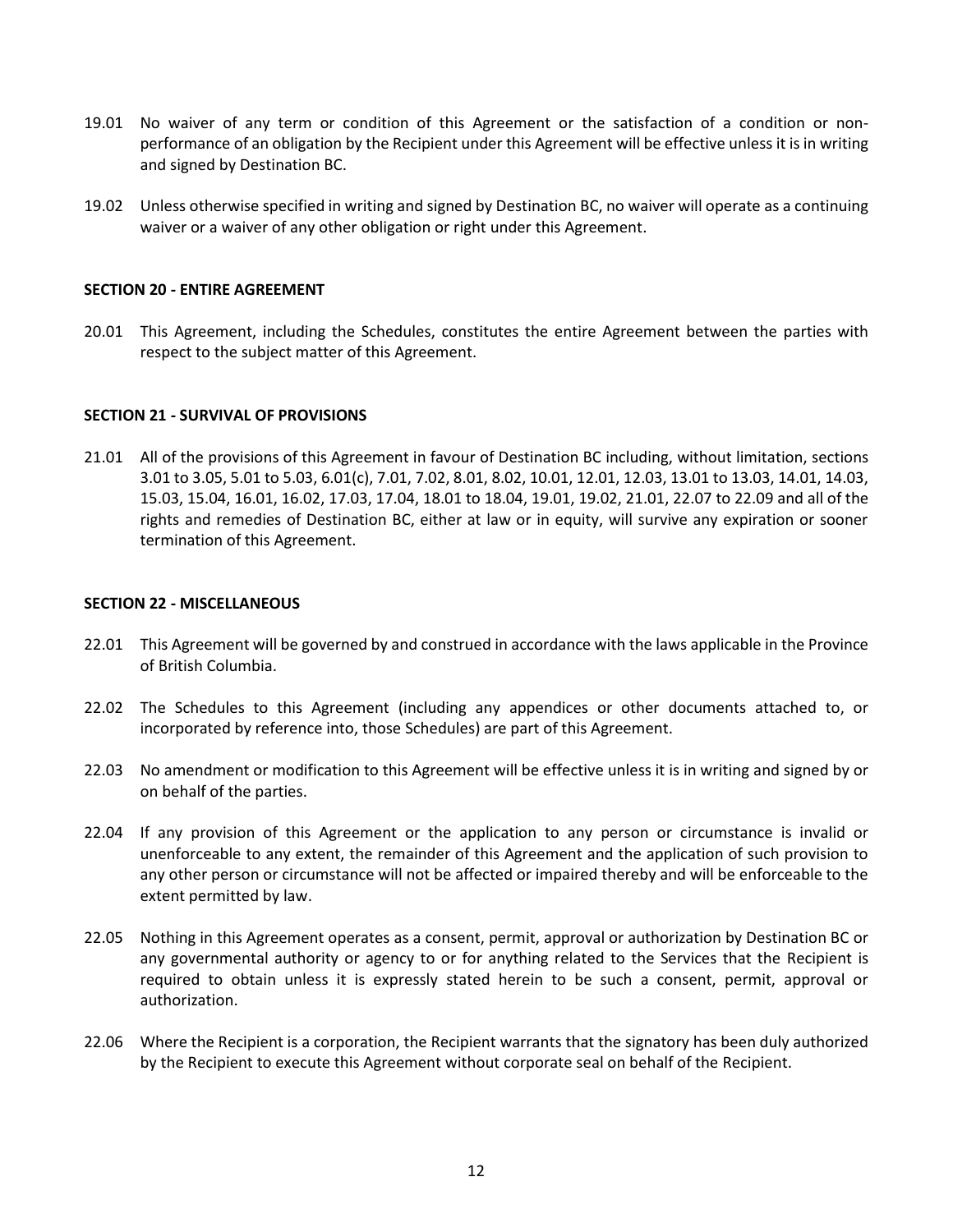- 22.07 For the purpose of sections 22.08 and 22.09, an "Event of Force Majeure" includes, but is not limited to, acts of God, changes in the laws of Canada, governmental restrictions or control on imports, exports or foreign exchange, wars (declared or undeclared), fires, floods, storms, strikes (including illegal work stoppages or slowdowns), lockouts, labour shortages, freight embargoes and power failures or other cause beyond the reasonable control of a party.
- 22.08 Neither party will be liable to the other for any delay, interruption or failure in the performance of their respective obligations if caused by an Event of Force Majeure, in which case the time period for the performance or completion of any such obligation will be automatically extended for the duration of the Event of Force Majeure.
- 22.09 If an Event of Force Majeure occurs or is likely to occur, then the party directly affected will notify the other party forthwith, and will use its reasonable efforts to remove, curtail or contain Event of Force Majeure as soon as is reasonably practicable after notice of the same has come to its attention.
- 22.10 The headings in this Agreement are inserted for convenience only and do not form part of this Agreement.
- 22.11 In this Agreement:
	- (a) "includes" and "including" are not intended to be limiting;
	- (b) unless the context otherwise requires, words expressed in the singular include the plural and vice versa; and
	- (c) unless otherwise specified, a reference to a statute by name means the statute of British Columbia by that name, as amended or replaced from time to time.
- 22.12 Time is of the essence in this Agreement and, without limitation, will remain of the essence after modification or extension of this Agreement, whether or not expressly restated in the document effecting the modification or extension.
- 22.12 If there is a conflict between a provision in a Schedule to this Agreement and any other provision of this Agreement, the provision of the Schedule is inoperative to the extent of the conflict unless the Schedule states that it operates notwithstanding a conflicting provision of this Agreement.
- 22.13 This Agreement may be entered into by a separate copy of this Agreement being executed by, or on behalf of, each party and that executed copy being delivered to the other party by a method provided for in sections 18.01 and 18.02 or any other method agreed to by the parties.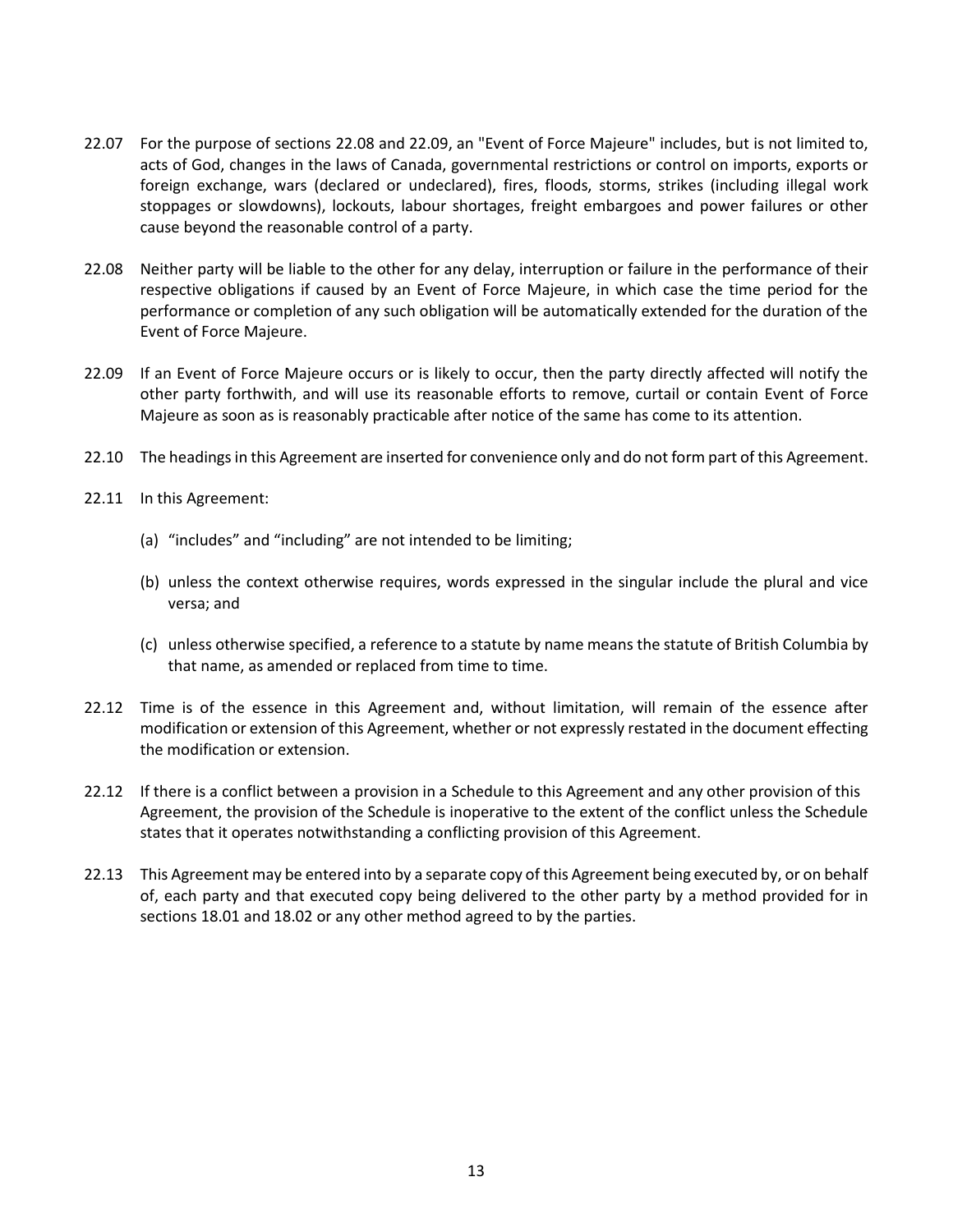The parties have executed this Agreement as follows:

| SIGNED on the $22$ day of July<br>2021 by the Recipient (or, if not an | SIGNED on the $28$ day of              |  |  |  |
|------------------------------------------------------------------------|----------------------------------------|--|--|--|
|                                                                        | $\approx$ 2021 on behalf of<br>July    |  |  |  |
| individual, on its behalf by its authorized                            | Destination BC Corp. by its authorized |  |  |  |
| signatory):                                                            | signatory:                             |  |  |  |
| Signature                                                              | Signature                              |  |  |  |
| Arthary Eusiett                                                        | <b>Richard Porges</b>                  |  |  |  |
| <b>Print Name</b>                                                      | <b>Print Name</b>                      |  |  |  |
| President & CEO                                                        | Interim President & CEO                |  |  |  |
| <b>Print Title</b>                                                     | <b>Print Title</b>                     |  |  |  |
|                                                                        |                                        |  |  |  |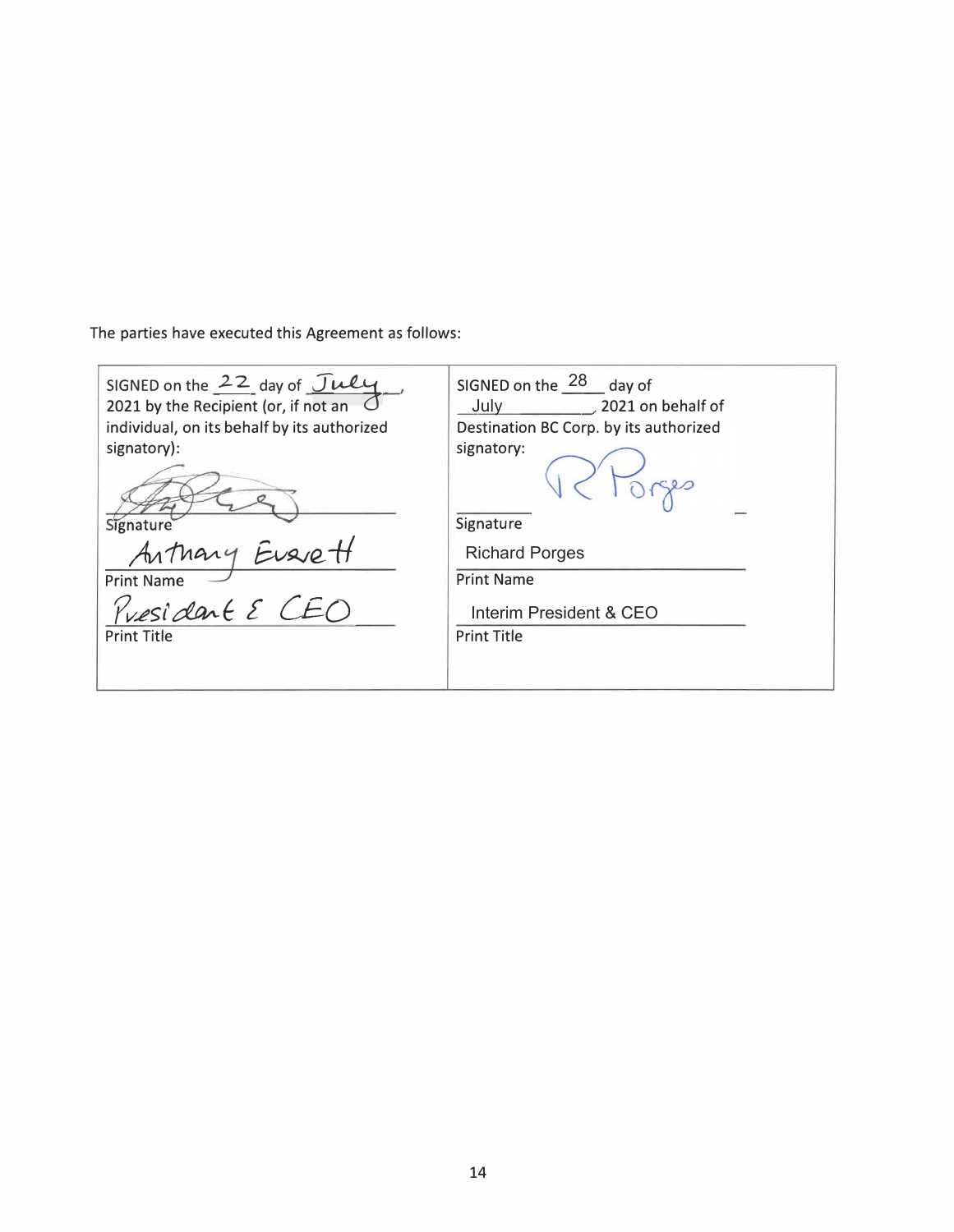# **SCHEDULE "A" - SERVICES**

# **ARTICLE 1 - TERM**

## **1.01 Term**

Notwithstanding the actual date of execution and delivery of this Agreement, the term of this Agreement (the "Term") commences on July 1, 2021 (the "Effective Date") and ends on March 31, 2024, unless extended in accordance with section 1.02 below or earlier terminated pursuant to the provisions of this Agreement.

# **1.02 Extension**

The Term of this Agreement may be extended for one additional two-year period at the mutual consent of both Parties.

## **ARTICLE 2 - PROGRAM DESCRIPTIONS**

## **2.01 Background & Objectives - General**

British Columbians continue to face significant challenges as a result of the COVID-19 pandemic. Recovering from the pandemic will require focused direction, strong alignment and ongoing engagement between public sector organizations and the Government of British Columbia. Rebuilding British Columbia's tourism industry while the path of recovery from COVID-19 and the long-term impacts of the pandemic on the tourism industry and British Columbia society in general, are not fully understood or predictable, will require that Destination BC, its partners and service providers and the agreements that govern their relationships, be flexible, agile and responsive to changing circumstances over the next three years. The benefits of this Shared Cost Arrangement will only be fully realized if the partners collaborate strongly, plan together and create mechanisms to respond quickly to potentially rapidly changing circumstances.

Government has set the following five overarching foundational principles for the entire public sector that inform all of Destination BC's policies, programs, services, and services provided on behalf of Destination BC:

- Putting people first;
- Lasting and meaningful reconciliation;
- Equity and anti-racism;
- A better future through fighting climate change; and
- A strong, sustainable economy that works for everyone.

Further to the foundational principle of lasting and meaningful reconciliation, Destination BC's work is governed by British Columbia's "United Nations Declaration [on the Rights of Indigenous Peoples Act](https://www.leg.bc.ca/parliamentary-business/legislation-debates-proceedings/41st-parliament/4th-session/bills/first-reading/gov41-1)" and the "Draft [Principles that Guide the Province of British Columbia's Relationship with](https://www2.gov.bc.ca/assets/gov/careers/about-the-bc-public-service/diversity-inclusion-respect/draft_principles.pdf) Indigenous Peoples." Programs and Services provided by, or on behalf of Destination BC will be consistent with the Act and the Draft Principles.

As a Crown agency, Destination BC also operates under the Taxpayer Accountability Principles: efficiency, accountability, appropriate compensation, service, respect, and integrity, ensuring Destination BC's programs reflect the priorities and values of government and their shareholders—the citizens of B.C.

Destination BC's 2020/21[-2022/23 Corporate Strategy,](https://www.destinationbc.ca/content/uploads/2021/03/CorporateStrategy2020-2023_March2021_Update-March-9.pdf) related Global Marketing and Destination Development Strategies, and the Super, Natural British Columbia® brand all align with Destination BC's legislated purpose, as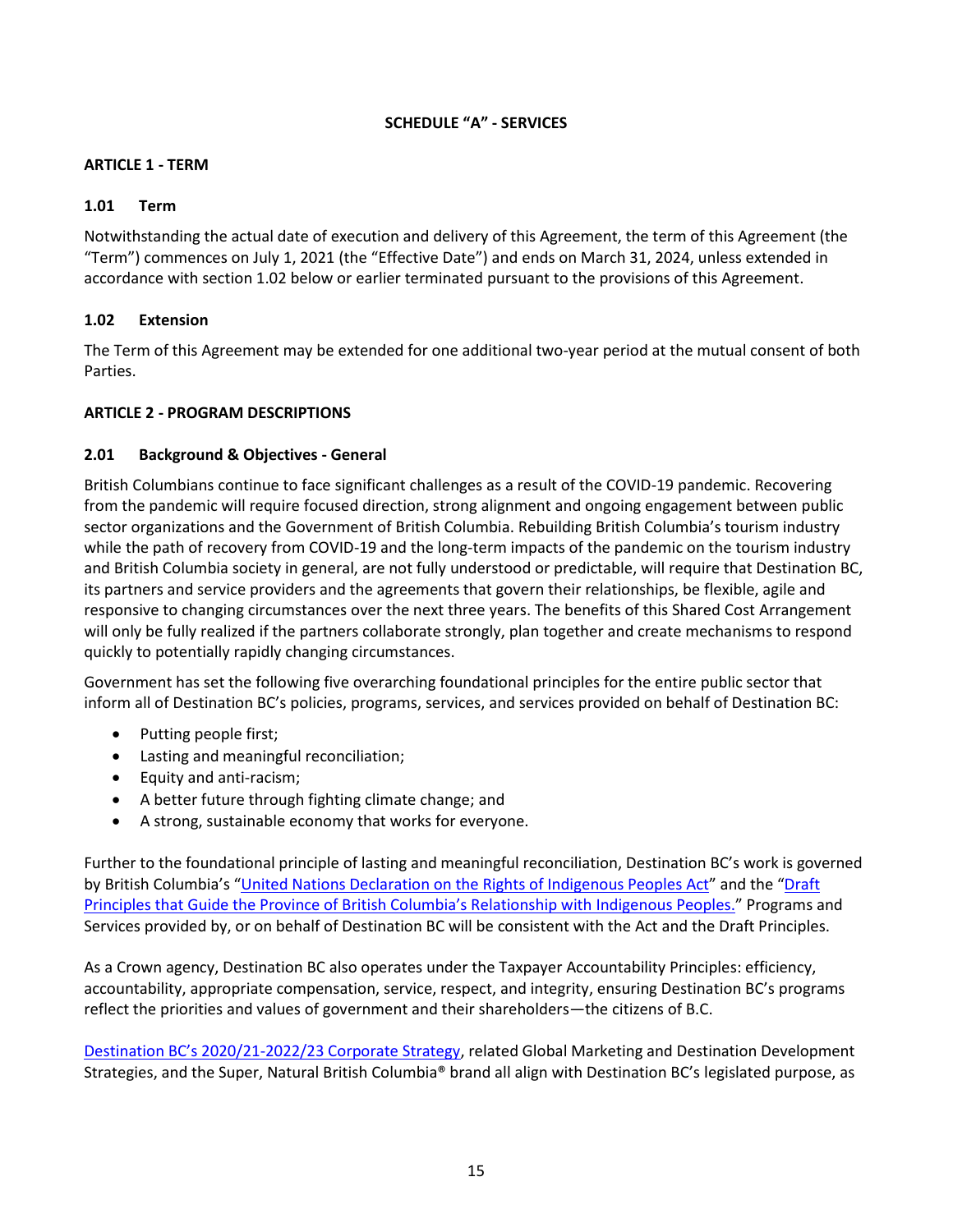articulated in the *Destination BC Corp. Act*. Destination BC's [annual Mandate Letter](https://www.destinationbc.ca/content/uploads/2021/06/2021-22DBCMandateLetter-Signed_Final.pdf) identifies the Government and Minister's specific priorities for the Corporation each year.

Destination BC has a long-standing contractual relationship with BC's Regional Destination Management Organizations ("RDMO"). Although each RDMO delivers services on behalf of Destination BC, each is an independent organization with its own Board of Directors and governance. Destination BC enters into agreements with each RDMO to support the achievement of Destination BC's key strategic priorities and increase the net benefits of tourism for all British Columbians and create long-term competitiveness for BC 's tourism industry. "Net benefits" simultaneously considers social, cultural, environmental, and economic benefits, and costs.

• **As set out in the Destination BC's** [2021/22-2023/24 Service Plan](https://www.destinationbc.ca/content/uploads/2021/04/2021-22DBCService-Plan_Final.pdf)

# • **Goal 3 to create a "Powerful Marketing Network"**

*"Objective 3.1: Collaborate with Regional Destination Management Organizations, and other key stakeholders, partners, and communities to align and focus on collective marketing and destination development efforts."*

• Destination BC will continue to work with the Ministry of Tourism, Arts, Culture and Sport and the RDMOs on the strategic planning and reporting of the Destination Development Program to ensure alignment with provincial tourism priorities outlined in the Strategic Framework for Tourism in B.C. and Destination BC's 'Invest in Iconics' strategy.

This "Background and Objectives – General" section will be reassessed each year against annual updates to the Destination BC Service Plan and Mandate Letter and any changes in Destination BC's Corporate Strategy or legislated purpose, or both, and updated accordingly by way of amendment to this Agreement.

# **2.02 Background and Objectives – Program Specific**

The Financial Contribution is being made available to the Recipient for Services to support the Destination BC programs set out below in this section. Programs supported by the Financial Contribution will be reassessed annually through the annual integrated planning process, as described in 2.06 (b). The required Projects and Services required to support each Destination BC program area will be developed annually through the RDMO-DBC Program planning process and documented in the annual Regional Operations Plan and associated Project Charters, as described in 2.06 (c) and (d). All program areas will support the development of Indigenous cultural tourism, as appropriate, with the concurrence of Indigenous Tourism BC.

During the annual integrated planning process and regularly throughout the year, Destination BC will provide data sharing and invite input and discussion to help the Recipient develop the Regional Operations Plan and inform other activities covered under the Agreement. The annual integrated planning process will provide the Recipient with the opportunity to provide advice, input and feedback on all Destination BC programs, including those not covered under this Agreement such as Research & Analytics, and Destination BC's Co-operative Marketing Partnerships Program.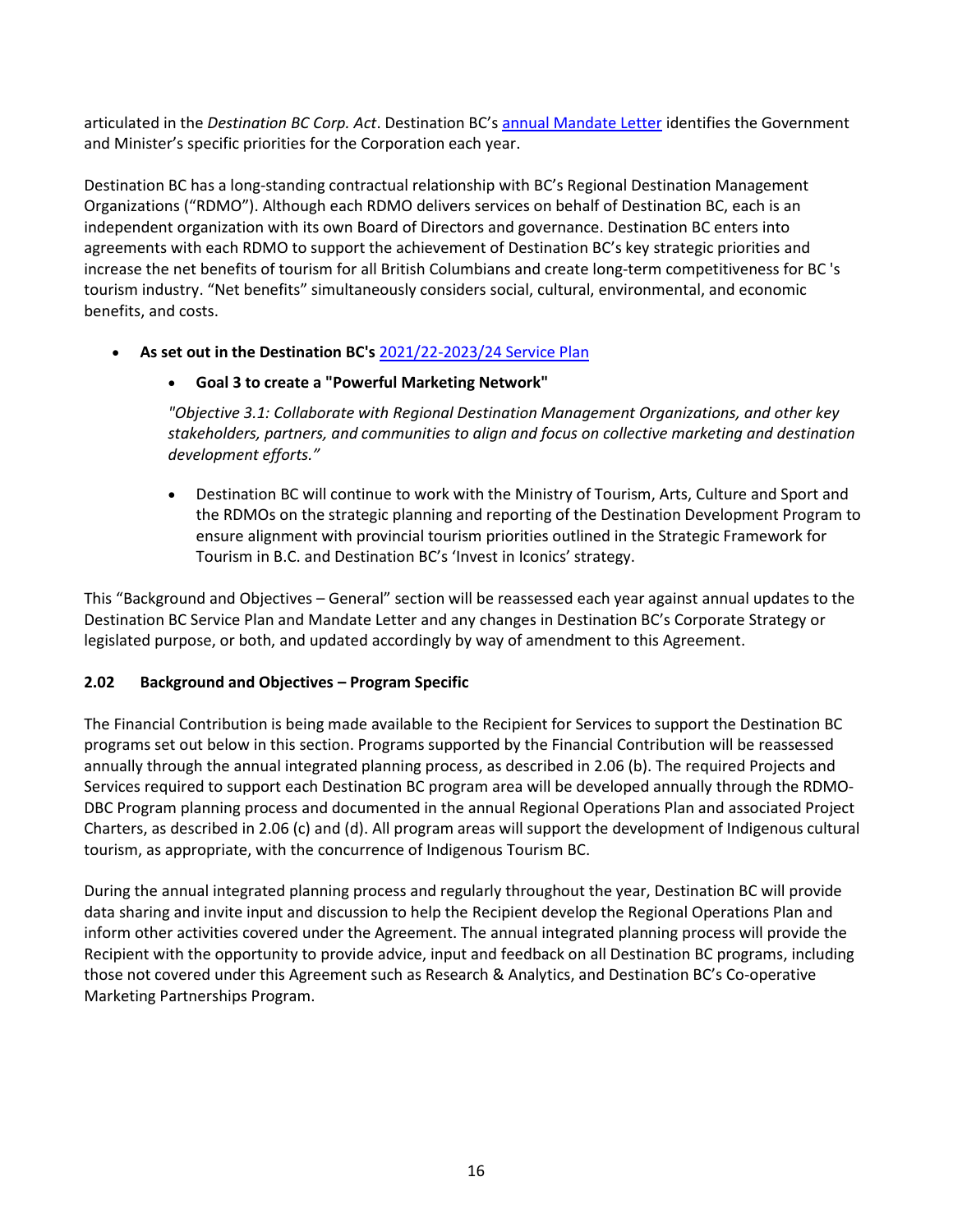## **Destination Development**

# *Background*

Destination development is the strategic planning and advancement of defined geographic areas to support the evolution of desirable destinations for travellers, focussing on the supply side of tourism, to provide long term benefits for all residents of the geographic area. Destination development leads to more compelling experiences, quality infrastructure, and remarkable services to entice repeat visitation and responsible travel. Destination BC offers destination development planning assistance, in partnership with Indigenous Tourism BC, the Ministry of Tourism, Arts, Culture and Sport, and the RDMOs, to support the ongoing viability of BC's tourism sector. Across the province, nineteen 10-year destination development strategies have been created which inform tourism region strategies. These strategies guide the long-term growth of tourism experiences and net benefits for the province and its residents.

# *Objectives*

Year by year objectives will be evolve as the program matures and will be determined through the annual Integrated Planning Process.

For 2021-22 objectives could include:

- Updating the planning area and regional destination development plans for the impacts of COVID and priorities for recovery;
- Communicating the updated priorities with industry, communities, First Nations, and all levels of government;
- Making progress on Planning Area Strategy implementation; and
- Increased alignment of marketing & development for planning area partners.

## **Destination Stewardship**

## *Background*

To build a strong future for all British Columbians, and for generations to come, Destination BC wants to be excellent stewards of our province—ensuring we thoughtfully develop the economic, social, cultural, and environmental benefits of tourism across British Columbia. Destination BC is doing more to balance all aspects of sustainability and are working on specific areas that benefit from a provincial leadership role. Through this strategic imperative, we are focused on three key elements:

## *UNDRIP and Truth and Reconciliation Calls to Action*

- Working in partnership with industry, governments, and Indigenous Tourism BC to better support Indigenous communities that want to benefit from tourism
- Working with industry to understand, support, and implement the United Nations Declaration on the Rights of Indigenous Peoples and Reconciliation

## *Sustainability*

- Working with the provincial government and all our industry partners to support the implementation of Clean BC, the provincial strategy to reduce carbon pollution, increase use of clean energy, and reduce waste
- Assessing BC tourism against the United Nations 17 Sustainable Development Goals
- Supporting the development of more accessible and inclusive tourism experiences and employment
- Educating industry, residents, and visitors on sustainable tourism practices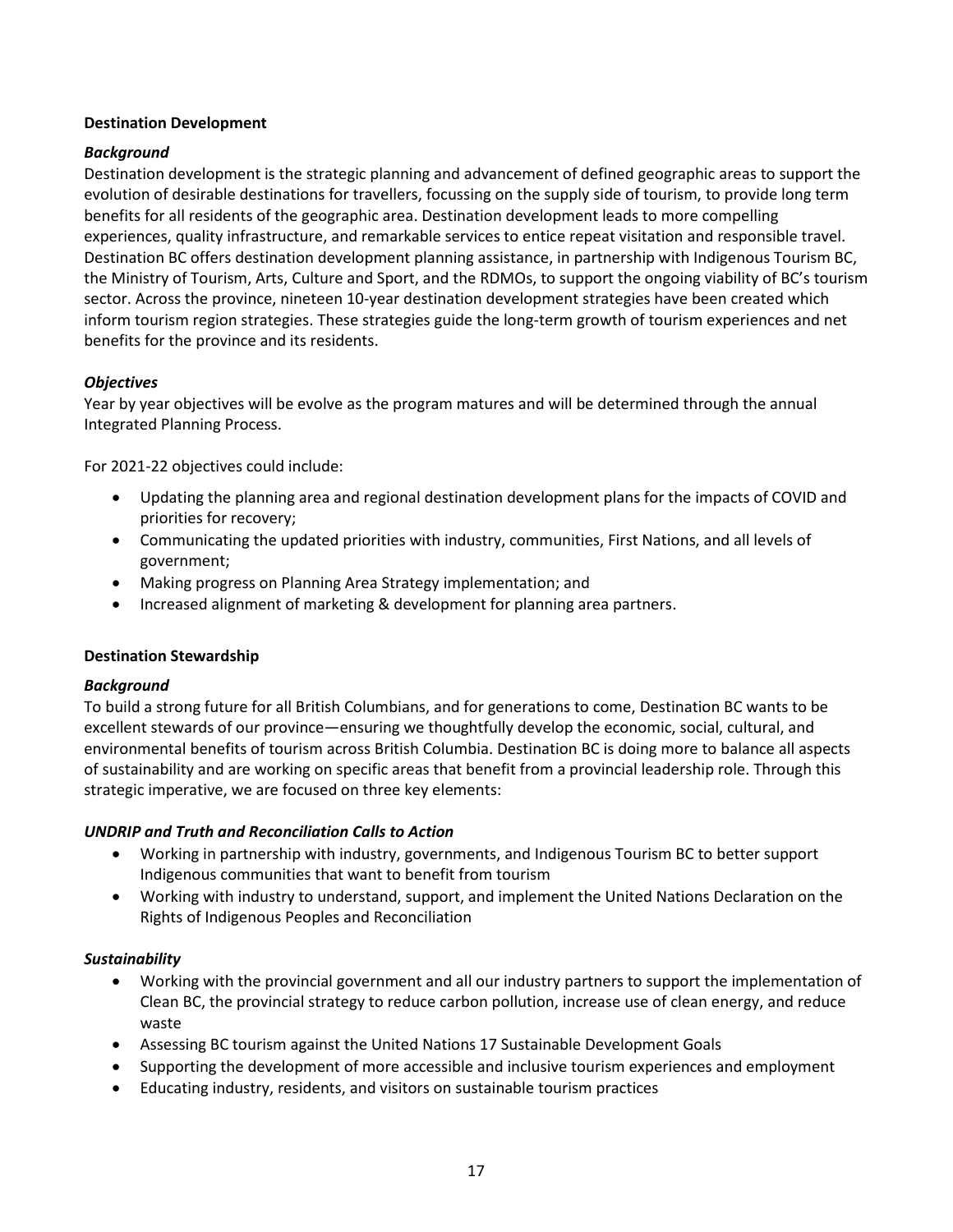• Managing visitor volume provincially through seasonal and geographic dispersion

# *Resident Quality of Life*

• Ensuring sustainable tourism growth contributes to the economic well-being and social fabric of BC communities

Engaging residents in tourism and building public awareness of the benefits that tourism brings to all British Columbians

## *Objectives*

Year by year objectives will evolve as the program matures and will be determined through the annual Integrated Planning Process.

For 2021-22 objectives could include:

- More accessible tourism experiences available for visitors;
- Visitors are more aware of available accessible tourism experiences;
- More BC residents believe that the tourism industry plays an important role in the economic well-being of British Columbia; and
- More BC residents agree that tourism supports a greater diversity of amenities in their community than would be feasible without visitors.

## **Industry Training & Business Advisory Services**

## *Background*

Industry Development provides learning programs and resources that support BC's small and medium sized tourism businesses, and other organizations in their efforts to deliver outstanding guest experiences, effective marketing, and tangible business results, focussing on programs not readily available from other suppliers and aligned with Destination BC's Corporate Strategy. Industry Development is responsible for the Learning Centre, which provides access to resources and tools, best practices, workshops, training programs, and insights for BC's tourism industry. In addition, Industry Development manages outreach to the tourism industry to actively engage them in Destination BC's Marketing and Industry Development programs, including business listings on HelloBC.com and Product Presentations.

## *Objectives*

Annual objectives will be set year by year through the annual Integrated Planning Process.

Short- and long-term objectives could include:

- Destination BC Learning and Development resources evolve with changes in highest priority industry needs (within Destination BC's mandate);
- More tourism businesses and partners in each region of the province benefit from Destination BC Learning and Development training opportunities and resources available to them;
- Destination BC workshop participants are supported post-workshop to adopt training outcomes and develop new skills and products;
- Small and medium sized businesses receive the training and assistance to support their recovery from the pandemic and their future success; and
- More accessible tourism businesses are available for visitors.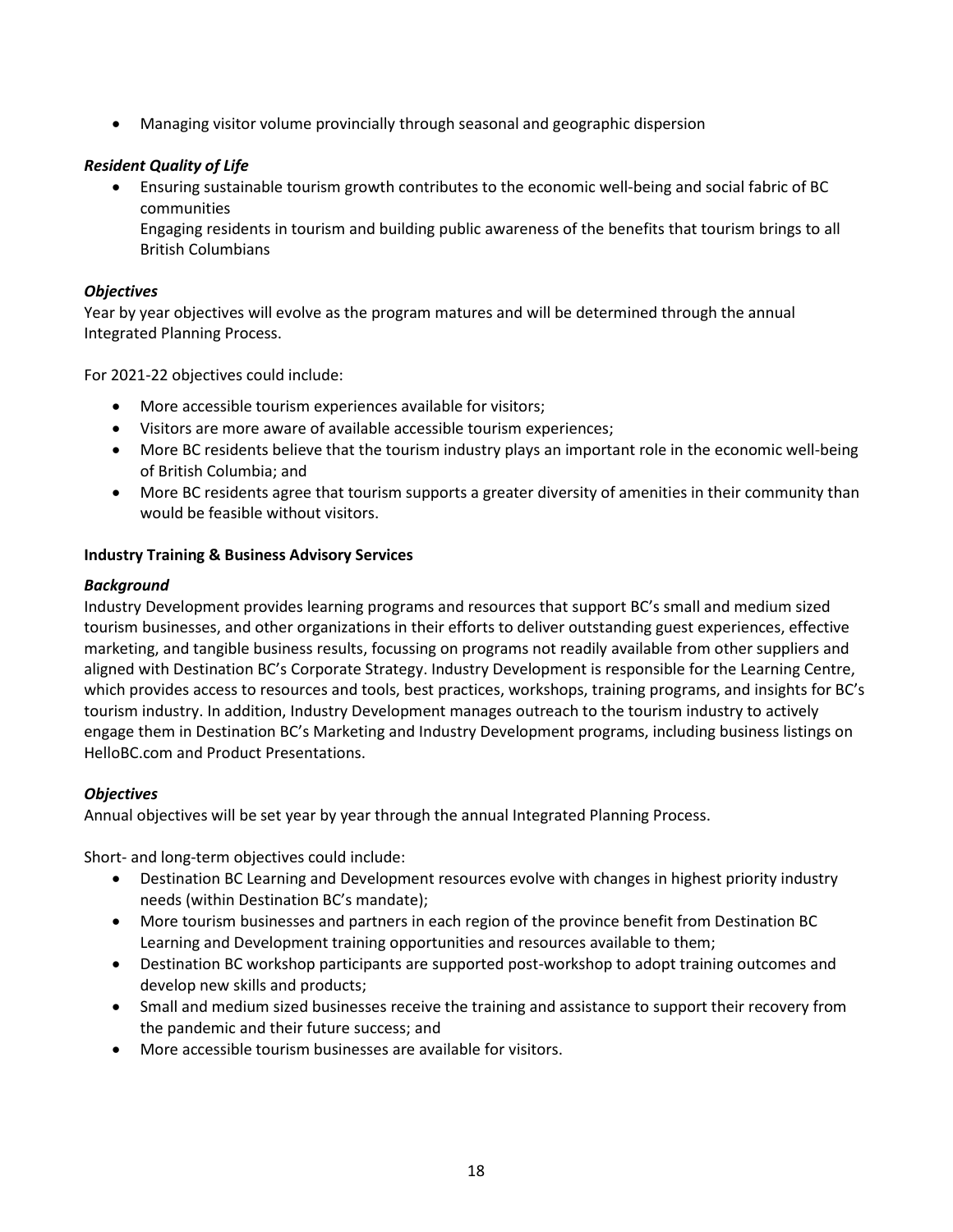## **Invest in Iconics Strategy**

# *Background*

The Invest in Iconics strategy is a key element of Destination BC's 2020-23 Corporate Strategy. The Invest in Iconics strategy supports the revenue growth target in the (pre-CVOID) Strategic Framework for Tourism in BC and to achieve greater dispersion of the benefits of tourism throughout British Columbia. To dramatically increase tourism revenue and net benefits responsibly and sustainably, travellers need truly compelling reasons to travel to more places in British Columbia in more seasons. The Invest in Iconics Strategy was informed by an extensive review of global best practices, 300+ existing travel routes and destinations in BC, research on our core markets and the Destination Development strategies developed within the 19 planning areas and four regions.

Since the strategy was initially developed, the COVID-19 pandemic has had a devastating impact on the tourism industry. While the tourism industry's priorities have temporarily shifted to focus on business survival and continuity, Destination BC continues to develop this strategy (albeit it at a different pace) to ensure BC's recovery and renewal in what will be a very competitive international environment.

The Invest in Iconic strategy focuses on creating, branding, and marketing travel routes and destinations to grow BC's tourism revenue by incrementally increasing seasonal dispersion of travelers to mature destinations and geographic dispersion of visitors to high-potential destinations around BC. Integral to this strategy is the integration of place branding and place making:

## *Iconics – Place Branding*

• Place branding uncovers and elevates the unique appeal and identity of a destination, then distills it into a strategic positioning with differentiating characteristics that are competitively distinctive and globally compelling.

## *Iconics – Place Making*

• Place Making is an approach to the design, management, and enhancement of destinations for both residents and travellers. It involves working collaboratively with governments, industry partners, residents, and brand experts to turn a destination's vision into reality, by strategically deliberate in the creation of experiences, products and services that elevate and deliver on the place brand's unique selling proposition.

Integrated place branding and place making has the power to dramatically increase interest in and travel to destinations and enhance the in-destination experience for residents and visitors, fueling sustainable growth for British Columbia's tourism industry.

## *Objectives (long term)*

- World famous travel routes and destinations that drive increased revenue and benefits for all parts of British Columbia, in all seasons, creating a year-round robust tourism sector in BC;
- Traveler and resident expectations are exceeded experiences deliver on the brand promise, creating positive word of mouth fueling future visitation;
- Strong industry support and alignment tourism organizations, businesses, operators, and workers are proud to market themselves as part of an Iconic and see direct business benefits from doing so;
- Compelling public and private tourism development opportunities and funding/financing mechanisms for investment; and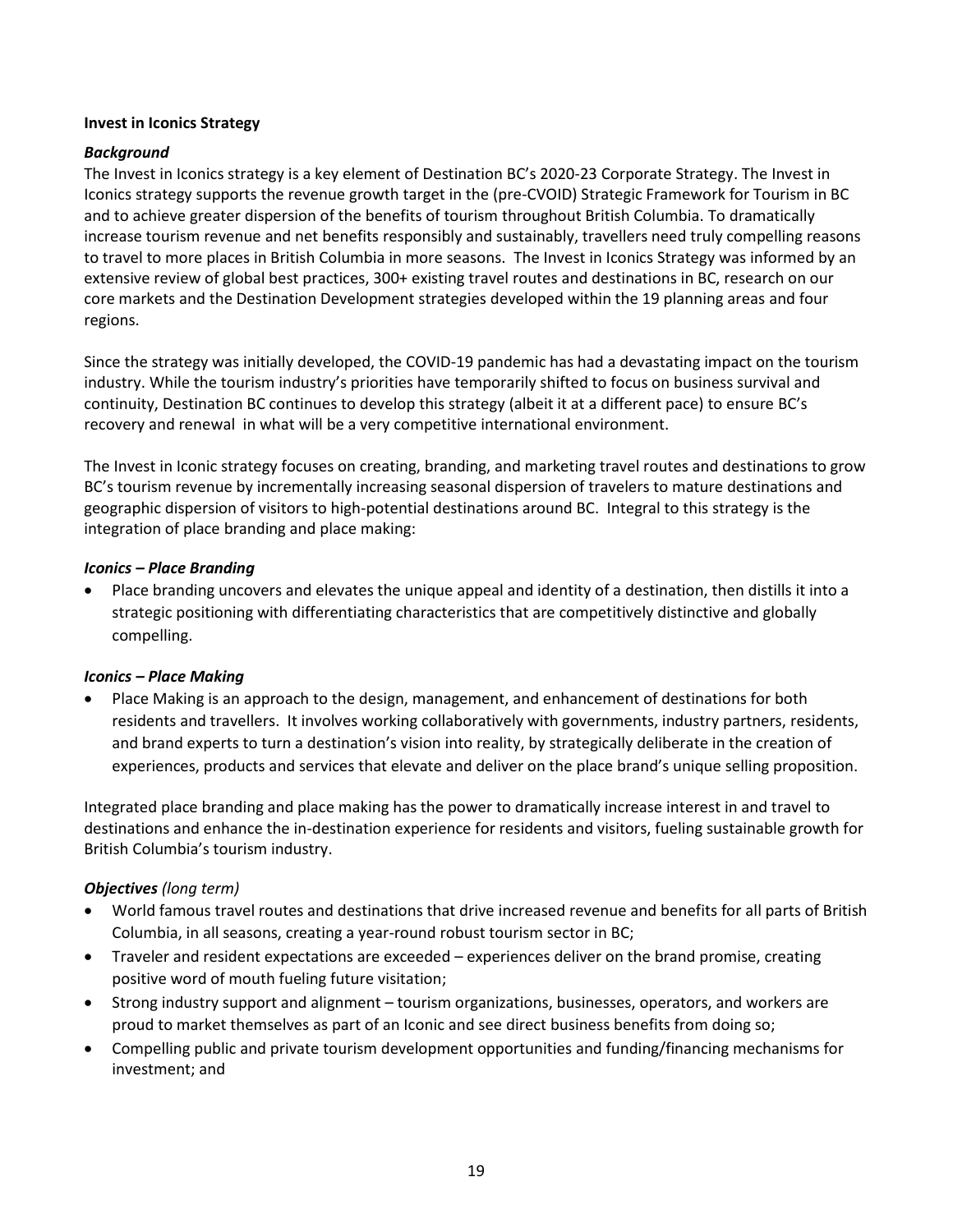• Creating a better province for all British Columbians – enhanced job opportunities, livability, and enjoyment of all parts of BC for its residents.

Year by year objectives will be evolve as the program matures and will be determined through the annual Integrated Planning Process.

# **Travel Trade**

## *Background*

Travel trade is a key channel to reach consumers in overseas markets. Travel trade includes online travel agents, receptive tour operators, tour operators, wholesalers, and travel agents. Located in the country they are selling to, the travel trade has an intimate knowledge of the travellers' interests and motivations and promote tourism experiences and vacations. Working with the travel trade in a variety of overseas markets helps British Columbia's tourism industry achieve a "balanced portfolio" of markets. Destination BC works with international tour operators on itinerary development support, product knowledge, training and education, familiarization tours, and joint marketing initiatives, to drive business.

#### *Objectives*

- Quality Travel Trade familiarization tours ("FAMs") and experiences are delivered in collaboration with regional stakeholders;
- Tourism businesses and organizations in all regions of the province understand the value of and support Travel Trade FAMs;
- Attendance at relevant trade and media shows; and
- The number of FAMs and shows that Destination BC and the RDMOs participate in and performance measures and annual targets will be determined annually through Integrated Planning.

## **Travel Media**

## *Background*

The Travel media relations program works with travel media, journalists or outlets who specialize in telling travel and lifestyle stories, to create exposure for BC as a destination of choice. Travel media relations is an essential marketing channel to tell our brand story, build awareness, and encourage target travellers to visit BC. The program team works with journalists, freelance writers, social influencers, editors, and broadcasters on travelfocused stories to build destination awareness in our top markets. Destination BC Travel Media Specialists support media with research, travel planning, image sourcing, interview contacts, filming, and more.

## *Objectives*

- High level of consumer awareness of Iconics is generated through unpaid media in collaboration with Destination BC;
- Quality Iconics FAM experiences suitable for the media outlets are delivered in collaboration with regional stakeholder;.
- Iconics story ideas and media pitches suitable to share with media outlets have been generated in collaboration with key stakeholders and communities;
- Tourism businesses and organizations in all regions of the province understand the value of Travel Media and support travel media FAMs; and
- An annual plan, performance measures and targets will be set through the integrated planning process.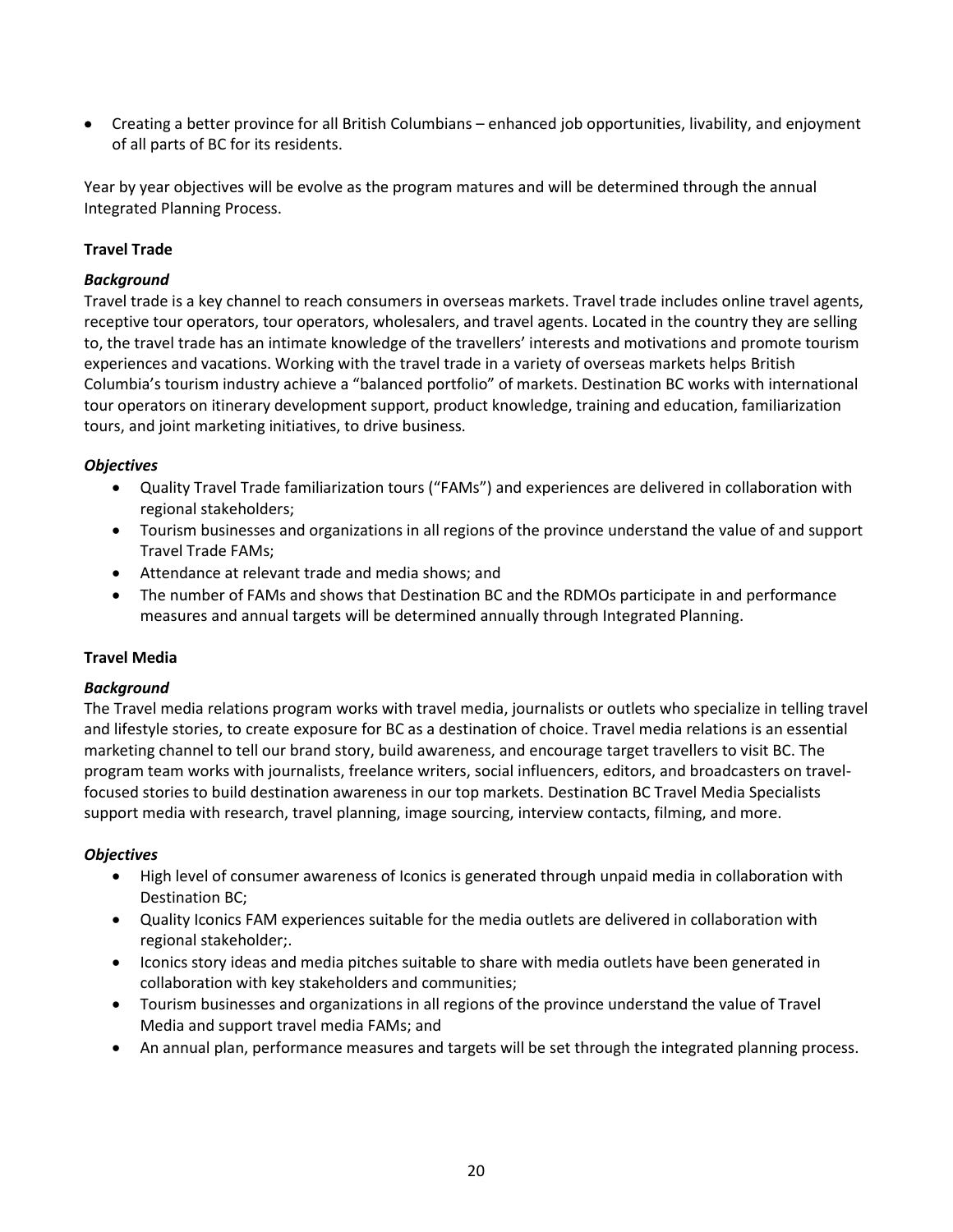# **Content Marketing**

# *Background*

Destination BC's Global Content team creates and curates content and collaborates with others across the province to produce compelling stories in multiple formats. Content marketing connects global travellers with stories that bring the Super, Natural British Columbia brand to life, integrating links to trip planning and industry partners, applying insights from key distribution platforms, and amplifying real stories from BC visitors. Destination BC's content marketing strategy has a strong focus on immersive, compelling multimedia content, designed to create emotional urgency to visit British Columbia. It focuses on delivering content tailored to motivate our target markets in the right channels at the right time. Destination BC takes a shared approach to content marketing, built on common tools, processes, and expertise. The shared approach enables content collaboration across BC's tourism network by providing a virtual library for industry partners to access, contribute, and share content.

# *Objectives*

- More partner content is included in DBC's marketing activities;
- All areas of BC are represented in content commonwealth programs;
- Potential travellers receive timely, accurate information through Destination BC's content marketing activities;
- Tourism industry partners across the province are represented through our Recovery marketing efforts; and
- Annual plans, performance measures and targets will be set through the annual integrated planning process.

## **Social Media Marketing**

## *Background*

The Destination BC Social Media team works to drive word-of-mouth marketing on a global scale by listening and responding to potential and on-the-ground visitors, curating and amplifying high-quality User-Generated Content, sharing highly relevant content optimized for different platforms, and building a community of passionate BC advocates in key global markets.

The Destination BC Social Media team manages Destination BC's global social media channels, planning, optimizing, and distributing content across six geographic areas in four languages, and encouraging the sharing of authentic user-generated content and stories throughout those communities. An "always-on" approach allows the team to provide trip-planning information and referrals to partners when our followers need it. The approach generates valuable consumer and content insights that feed into our marketing and content planning. We also work with global influencers and brand ambassadors to drive awareness and advocacy via social media channels to reach new audiences. In support of the overall social media strategy, the RDMOs manage regional social media channels.

# *Objectives*

- Curate authentic stories about BC that people feel compelled to share;
- Reach new audiences through influencers and amplify our brand ambassadors to drive advocacy;
- Grow engagement within the global Destination BC social media community to maximize our impact in all key markets and segments;
- Foster awareness and adoption of #exploreBC by residents, visitors, and industry partners;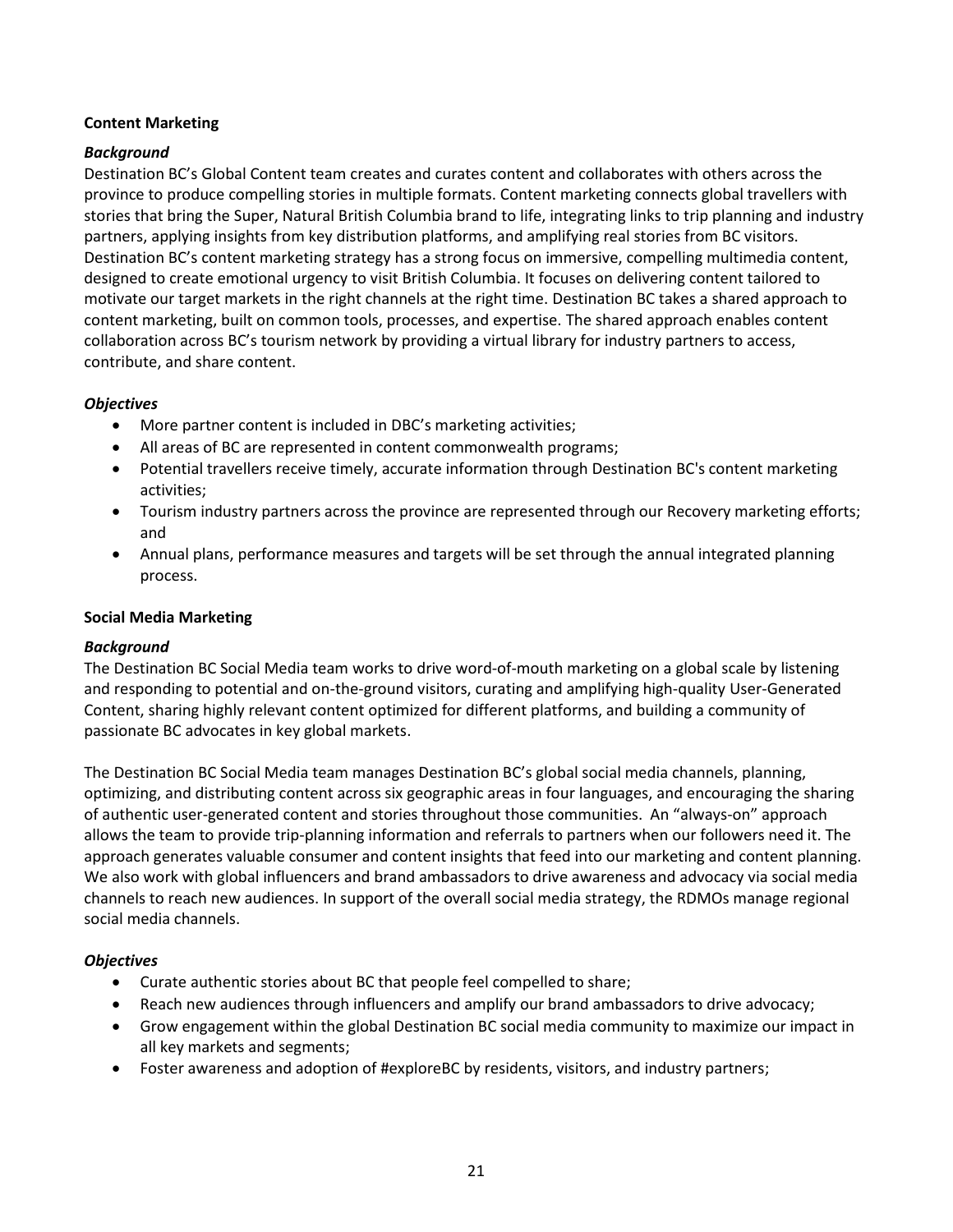- Empower industry partners with social media tools and training to create a provincial network of online visitor services and social media marketing experts;
- Create remarkable on-the-ground experiences in BC which results in increased peer-to-peer recommendations;
- BC residents and other potential travellers who are interested in visiting a region of BC see relevant and inspiring content; and
- Tourism industry partners across the province are represented through our collective social media efforts.

# **2.03 Standards of Performance**

The Recipient must:

- (a) deliver the Project and perform the Services, both as developed through the Planning Process and as articulated in the Regional Operations Plan, in furtherance of the Program objectives;
- (b) ensure that all persons employed or retained to perform the Services are qualified and competent to perform them and are properly trained, instructed and supervised; and
- (c) perform the Services to a standard of care, skill and diligence maintained by persons providing, on a commercial basis, services similar to the Services.

# **2.04 Process for Requesting Modifications to the Agreement**

Both Destination BC and the Recipient recognize that the tourism industry needs to be able to respond to any significant changes in market conditions locally and globally, and that from time to time the industry will require different levels of support and types of programs provided by Destination BC and the Recipient than are covered under this Agreement.

Either party may request a change to the Services covered by the Agreement. If either party proposes changes to the Agreement, such party shall deliver a request in writing describing the change to the representative of the other party as indicated in section 18. The party receiving the request shall respond in an appropriate timely manner following its receipt thereof. If the receiving party is amenable to the request, it shall notify the requesting party, and the requesting party shall submit a Modification Agreement in draft form for the consideration and approval of the other party.

Notwithstanding the foregoing, both parties recognize that in an Emergency, an immediate response is required. In the case of responding to an Emergency situation, agreed upon changes to the Agreement can be initially made verbally and confirmed by email based on the requirement that the parties will ratify the agreement through a written Modification Agreement signed by an authorized representative of each party as soon as possible.

## **2.05 Regional Tourism Partnership Shared Commitments**

As primary partners in promoting the development of the tourism industry in British Columbia, increasing the net benefits of tourism for all British Columbians, and creating long-term competitiveness for BC 's tourism industry, Destination BC and the RDMOs commit to:

• Communicate, consult, and work with each other in a timely, open, and transparent manner;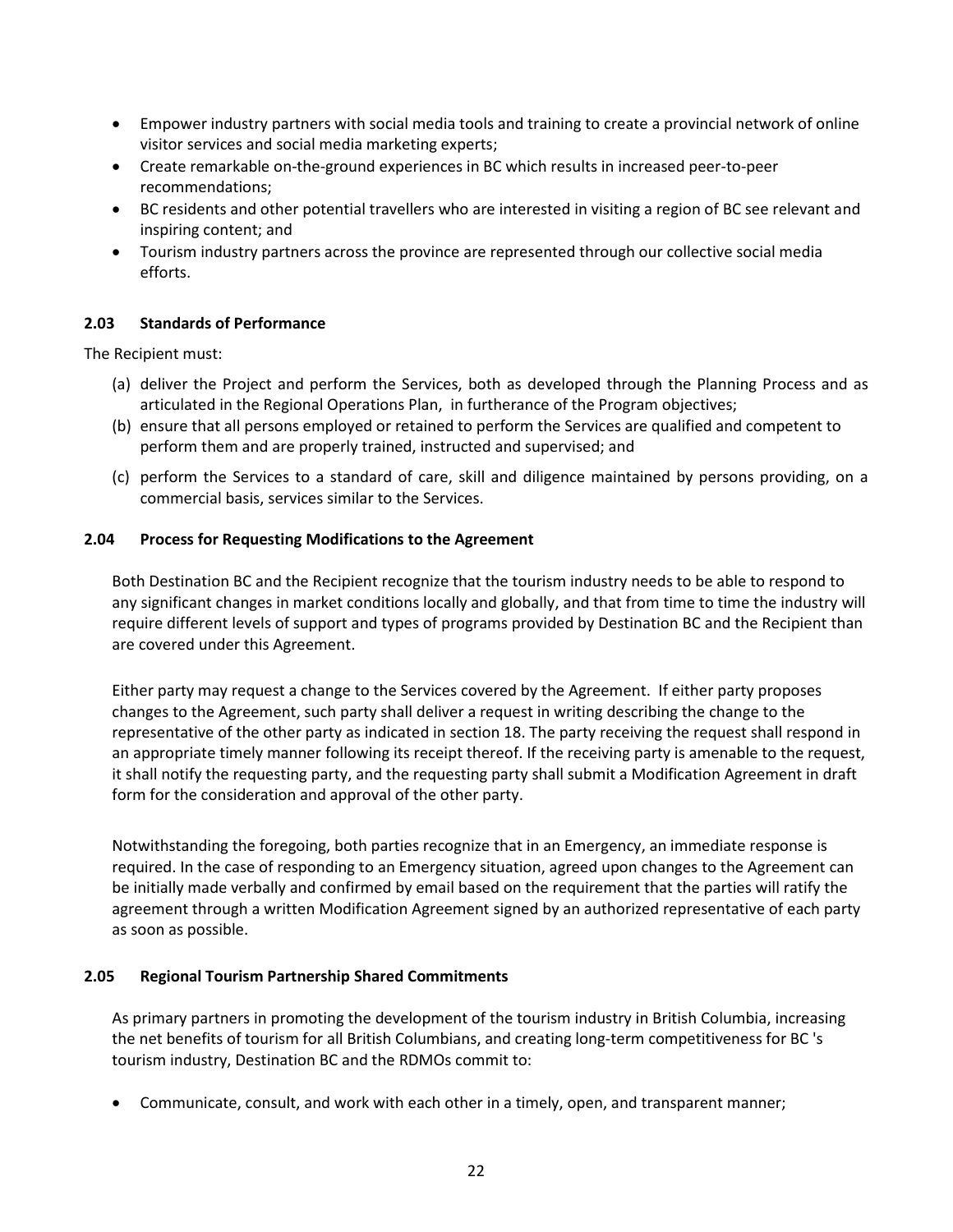- Coordinate efforts to minimize duplication and ensure that all related programs and services are delivered in the most efficient, effective way and build on each other's successes, experience and investments;
- Provide the best possible service delivery that promotes ease of access to programs and initiatives and achieves positive outcomes for the tourism industry;
- Subject to applicable legislation and policy, share data, information and research related to their activities and issues in support of outcomes;
- Assume mutual accountability for the achievement of outcomes and report these outcomes to the public in an open, transparent, effective, and timely manner;
- Develop a coordinated approach to joint public communications at the project level, and more broadly on the partnership level; and
- Ensure provincial government funding is well managed and support achievement of outcomes through regular audits and evaluations.

# **2.06 Deliverables/Milestones**

The Recipient will:

- (a) participate in an integrated RDMO-DBC Program planning process with each Destination BC Program within the scope of this Agreement to finalize the Transitional 2021/2022 Regional Operations Plan to be submitted to Destination BC by September 30, 2021. The parties recognize that 2021/2022 is a transitional year and the Recipient may have made commitments that cannot be unwound quickly. The Transitional 2021/2022 Regional Operations Plan will recognize this and include a plan to fully transition to the full accountabilities noted in this agreement by April 1, 2022;
- (b) participate in Destination BC's annual Integrated Corporate Planning process, held during Quarter 3 of each Fiscal Year, and contribute to (i) an updated situational analysis, (ii) a review of Destination BC's strategic corporate priorities, (iii) Destination BC programs included in the Agreement, and (iv) the development of Destination BC's annual Operations Plan and Budget;
- (c) participate in the annual integrated RDMO-DBC Program planning process with each Destination BC Program within the scope of this Agreement to finalize the annual Regional Operations Plan which will be submitted to Destination BC for review at least 30 days prior to the start of each Fiscal Year of the Term. The annual Regional Operations Plan will describe the key priorities related to each Destination BC Program, related Projects, deliverables, and associated goals, measures, and targets;
- (d) participate in the development of a Project Charter for all Projects that the Recipient participates in with Destination BC staff during the Term. Each individual Project Charter will provide a comprehensive overview of the project that allows all parties involved to reach agreement and document major aspects of the project such as the objectives, the scope, the deliverables, key performance measures and targets, and the resources required. Each individual Project Charter is required to be reviewed and approved by the Chief Executive Officer of Destination BC and the Chief Executive Officer of the Recipient before being finalized; and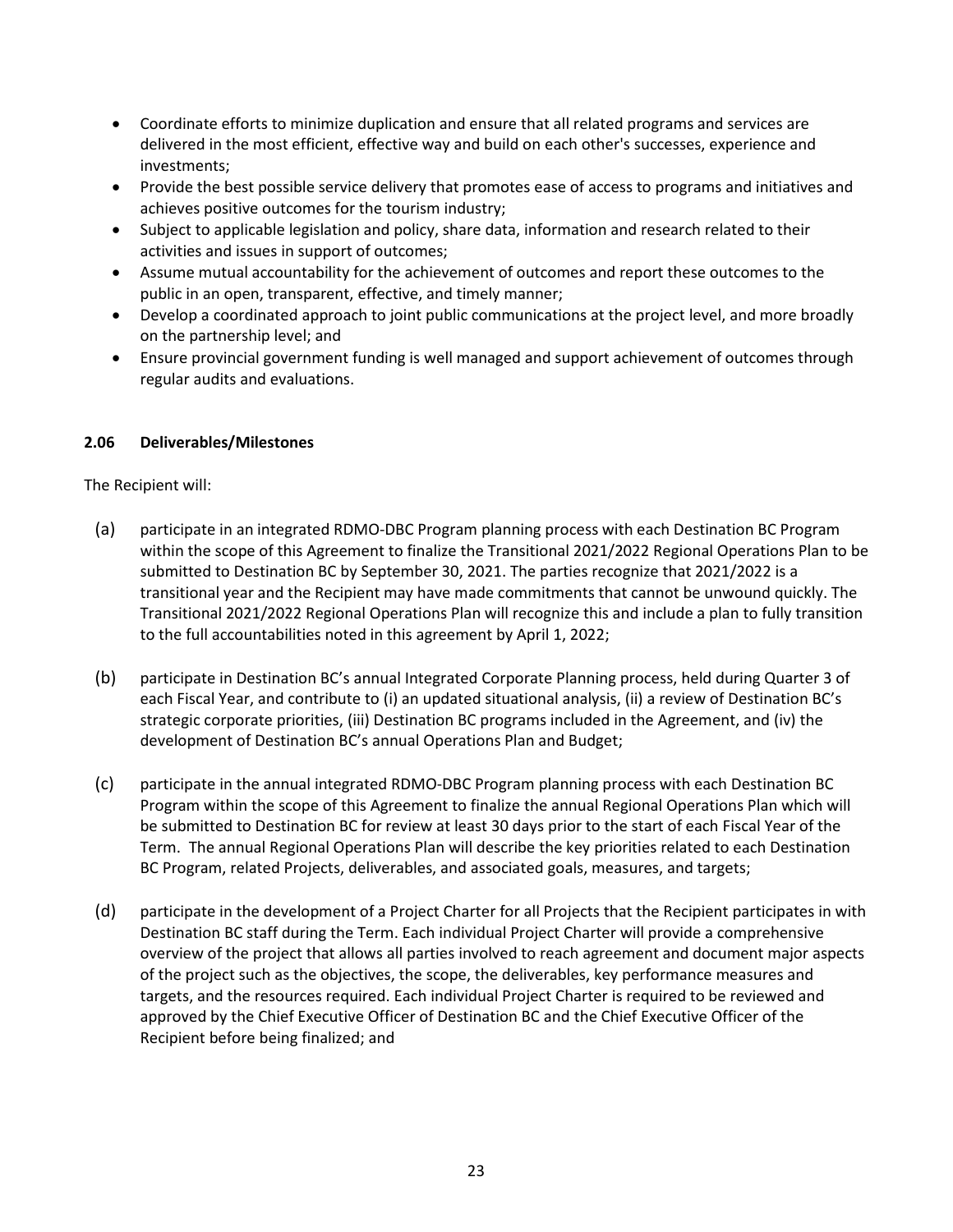(e) participate in Destination BC's Quarterly Corporate Planning and Performance Forum, held within 45 days of the end of each quarter, as an opportunity to (i) provide Project status updates, (ii) discuss Project performance against key measures, and (iii) discuss issues and required actions.

#### **2.07 Reporting**

The Recipient will provide regular updates and reports to Destination BC advising of the status of the Projects and the provision of the Services and, without limiting the generality of the foregoing, will provide the following Reports in the manner and format indicated, and on or before the deadlines set out, below:

## **a) Project Reporting**

Project reporting requirements will be established through the development of the Project Charter. The Recipient must make all reasonable efforts to provide ongoing Project reporting in the form and frequency as they have agreed to in the Project Charter.

#### **b) Quarterly Regional Performance Report**

The Recipient must, no later than 45 days after the end of each quarter during the Term, submit a Quarterly Regional performance report to Destination BC that summarizes the Recipient's performance against their agreed to deliverables and commitments as defined in the annual Regional Operations Plan during the Quarter. A template will be developed through the Integrated Planning Process.

#### **c) Year-End Regional Performance Report**

The Recipient must, no later than 45 days after the end of each Fiscal year during the Term, submit a Year-End Regional performance report to Destination BC that summarizes the Recipient's performance against their agreed to deliverables and commitments as defined in the annual Regional Operations Plan during the Fiscal Year. The Year-End report is to provide (i) highlights of key Projects supported during the Fiscal Year, (ii) quantitative and qualitative description of the accomplishments of the Projects, (iii) challenges faced and solutions found, (iv) information on results (negative or positive) that were not anticipated, and lessons learned, and (v) description of outcomes with respect to program objectives set out in Schedule A. A template will be developed through the Integrated Planning process.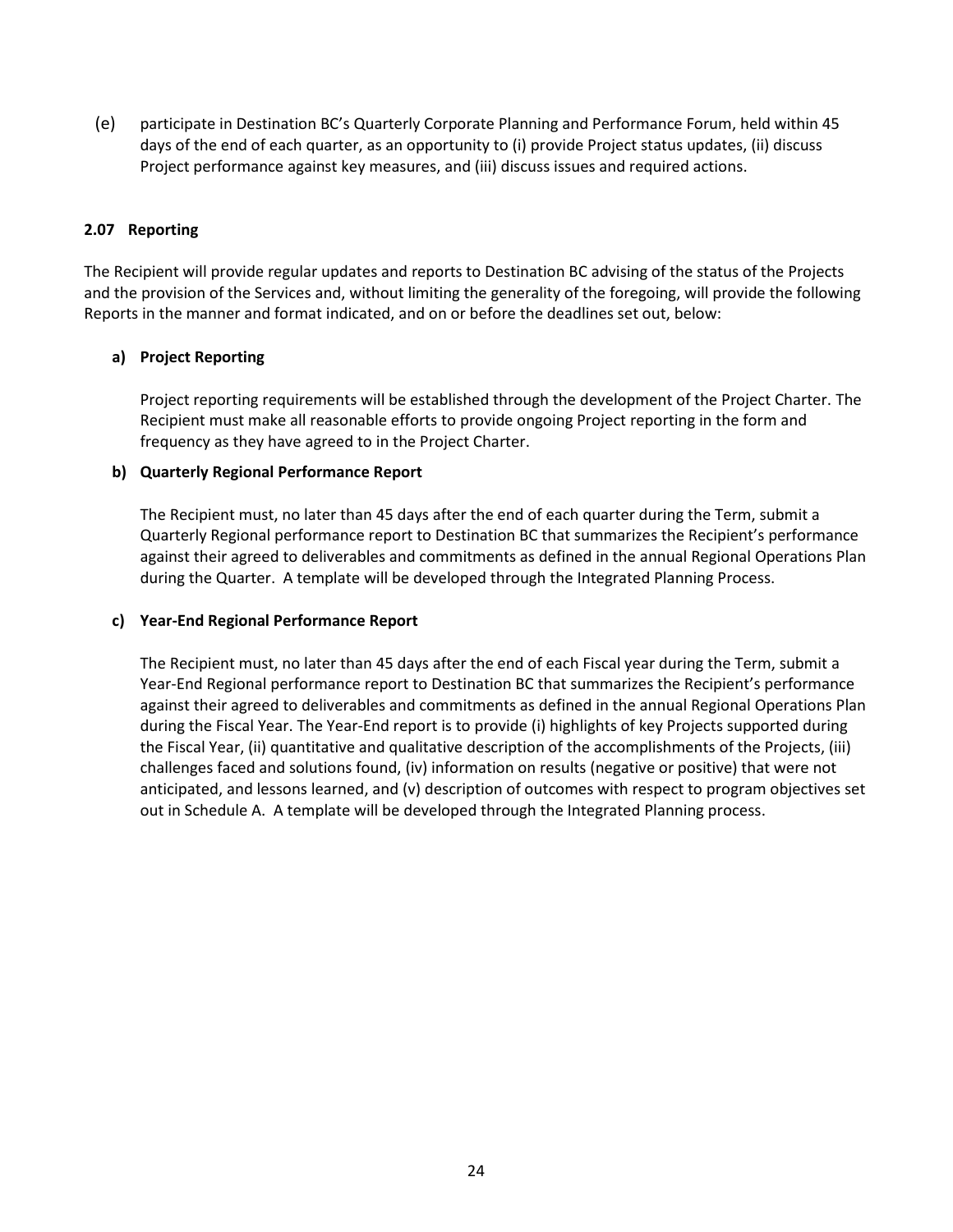#### **SCHEDULE "B"**

#### **FINANCIAL CONTRIBUTION**

#### **ARTICLE 1 – FINANCIAL CONTRIBUTION**

- 1.01 Destination BC will provide a Financial Contribution to the Recipient for its provision of the Services of up to \$3,124,000 exclusive of all applicable taxes, being the maximum amount of the Eligible Expenses (as defined below), in accordance with the remainder of this Schedule "B".
- 1.02 Destination BC will provide the Financial Contribution to the Recipient within 30 days following Destination BC's receipt and, as applicable, approval of the documentation specified below, as follows:
	- a) Destination BC will provide a Financial Contribution of \$340,800 to the Recipient upon receipt and approval by Destination BC of the signed Agreement and a numbered original invoice (30% of FY2021/2022 funding);
	- b) Destination BC will provide a Financial Contribution of \$340,800 to the Recipient upon Destination BC's receipt and approval of the approved **FY2021/2022 Regional Operations Plan** and a numbered original invoice on or before **September 30, 2021** (30% of FY2021/2022 funding);
	- c) Destination BC will provide a Financial Contribution of \$170,400 to the Recipient upon Destination BC's receipt and approval of the **Quarterly Regional Performance Report** for **Quarter 3 - FY2021/2022**, and a numbered original invoice on or before **February 15, 2022** (15% of FY2021/2022 funding);
	- d) Destination BC will provide a Financial Contribution of \$227,200 to the Recipient upon Destination BC's receipt and approval of the approved **FY2022/2023 Regional Operations Plan**, and a numbered original invoice on **April 1, 2022** (20% of FY2022/2023 funding);
	- e) Destination BC will provide a Financial Contribution of \$227,200 to the Recipient upon Destination BC's receipt and approval of the **Year-End Regional Performance Report** for **FY2021/2022**, and a numbered original invoice on or before **May 15, 2022** (20% of FY2022/2023 funding);
	- f) Destination BC will provide a Financial Contribution of \$227,200 to the Recipient upon Destination BC's receipt and approval of the **Quarterly Regional Performance Report** for **Quarter 1 - FY2022/2023**, and a numbered original invoice on or before **August 15, 2022** (20% of FY2022/2023 funding);
	- g) Destination BC will provide a Financial Contribution of \$227,200 to the Recipient upon Destination BC's receipt and approval of the **Quarterly Regional Performance Report** for **Quarter 2 - FY2022/2023**, and a numbered original invoice on or before **November 15, 2022** (20% of FY2022/2023 funding);
	- h) Destination BC will provide a Financial Contribution of \$227,200 to the Recipient upon Destination BC's receipt and approval of the **Quarterly Regional Performance Report** for **Quarter 3 - FY2022/2023**, and a numbered original invoice on or before **February 15, 2023** (20% of FY2022/2023 funding);
	- i) Destination BC will provide a Financial Contribution of \$227,200 to the Recipient upon Destination BC's receipt and approval of the approved **FY2023/2024 Regional Operations Plan**, and a numbered original invoice on or before **April 1, 2023** (20% of FY2023/2024 funding);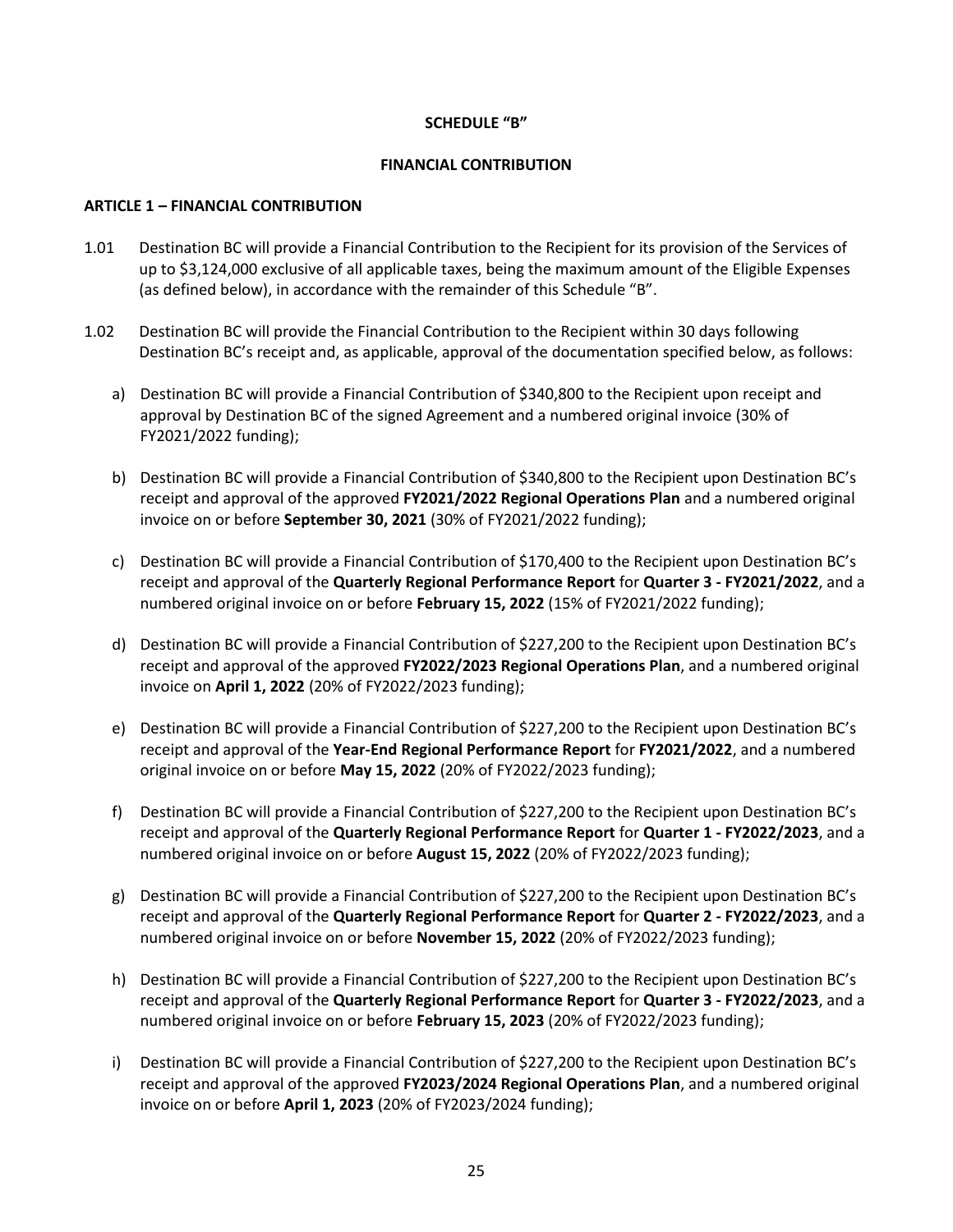- j) Destination BC will provide a Financial Contribution of \$227,200 to the Recipient upon Destination BC's receipt and approval of the **Year-End Regional Performance Report** for **FY2022/2023**, and a numbered original invoice on or before **May 15, 2023** (20% of FY2023/2024 funding);
- k) Destination BC will provide a Financial Contribution of \$227,200 to the Recipient upon Destination BC's receipt and approval of the **Quarterly Regional Performance Report** for **Quarter 1 - FY2023/2024**, and a numbered original invoice on or before **August 15, 2023** (20% of FY2023/2024 funding);
- l) Destination BC will provide a Financial Contribution of \$227,200 to the Recipient upon Destination BC's receipt and approval of the **Quarterly Regional Performance Report** for **Quarter 2 - FY2023/2024**, and a numbered original invoice on or before **November 15, 2023** (20% of FY2023/2024 funding);
- m) Destination BC will provide a Financial Contribution of \$227,200 to the Recipient upon Destination BC's receipt and approval of the **Quarterly Regional Performance Report** for **Quarter 3 - FY2023/2024**, and a numbered original invoice on or before **February 15, 2024** (20% of FY2023/2024 funding);

## **ARTICLE 2 – ELIGIBLE EXPENSES**

- 2.01 Subject to the remainder of this Schedule "B", the Financial Contribution may only be applied to the costs and expenses set out in this Article 2 (the "Eligible Expenses").
- 2.02 The Eligible Expenses may be amended only with the prior written approval of Destination BC.
- 2.03 The Eligible Expenses must be, in the sole opinion of Destination BC:
	- (a) directly related to the Project (s) in support of the Destination BC Programs listed in section 2.02 in Schedule "A"; and
	- (b) reasonable.
- 2.04 Eligible Expenses are limited to the following categories:
	- (a) "Administrative Costs" a Recipient's reasonable costs to administer the Project. Administrative Costs are related to overall organizational administrative infrastructure, and centralized administrative activities, including, but limited to, costs related to the Recipient's participation in the planning processes in this Agreement; and
	- (a) "Direct Service Delivery Costs" the reasonable costs incurred by a Recipient in delivering the Services to or for the benefit of Participants. Examples include dedicated Project staff wages and mandatory employment-related costs, materials and supplies, rental of premises, utilities, Project marketing-related costs and travel costs.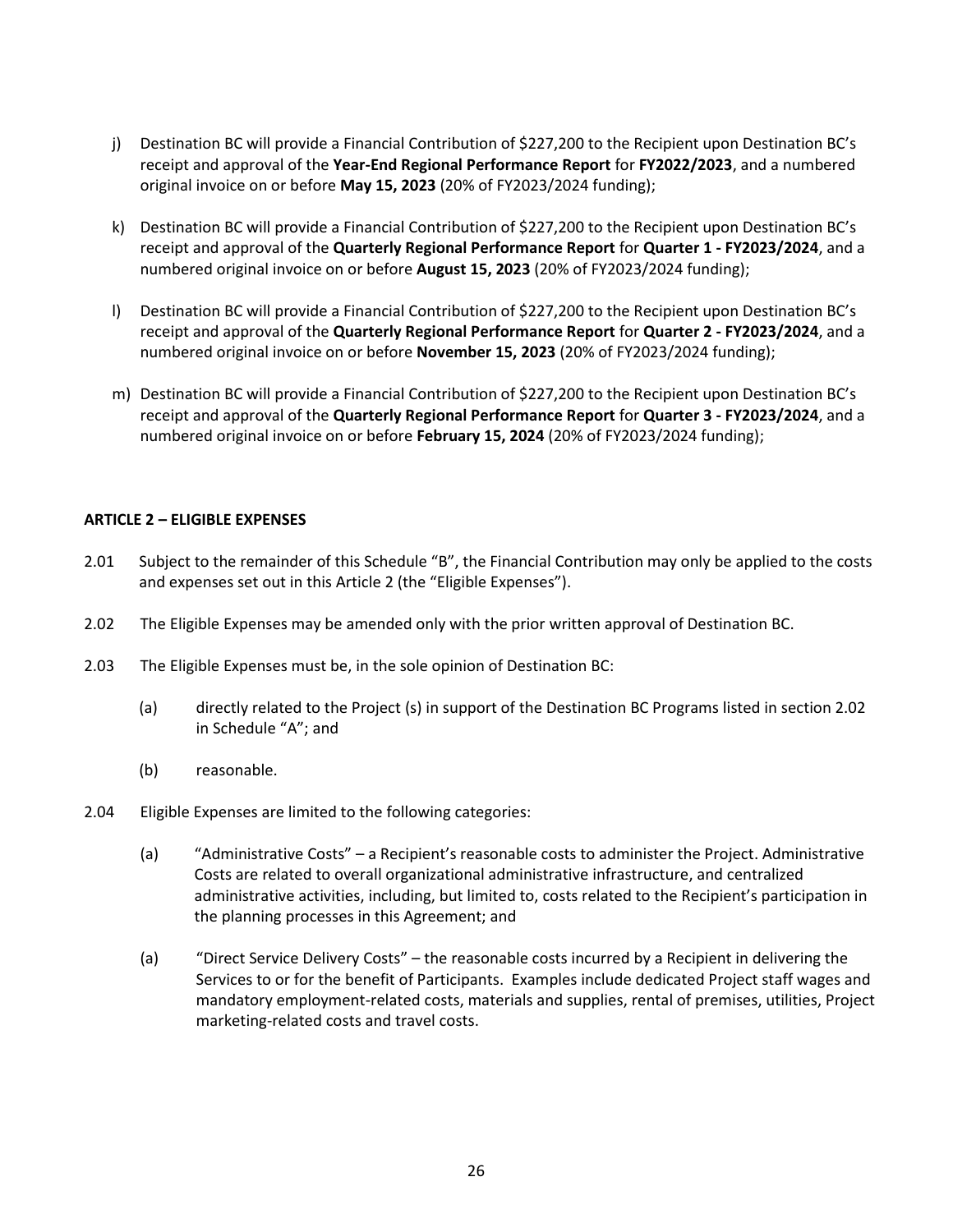|                                                                                                                                                                                                                                                                                                                                                                                                                                                                                                                                                                                                | <b>Fiscal Year</b><br>2021/22 | <b>Fiscal Year</b><br>2022/23 | <b>Fiscal Year</b><br>2023/24 | <b>TOTAL</b> |
|------------------------------------------------------------------------------------------------------------------------------------------------------------------------------------------------------------------------------------------------------------------------------------------------------------------------------------------------------------------------------------------------------------------------------------------------------------------------------------------------------------------------------------------------------------------------------------------------|-------------------------------|-------------------------------|-------------------------------|--------------|
| <b>Direct Service Delivery Costs</b>                                                                                                                                                                                                                                                                                                                                                                                                                                                                                                                                                           | \$639,000                     | \$852,000                     | \$852,000                     | \$2,343,000  |
| In support of Destination BC Programs:                                                                                                                                                                                                                                                                                                                                                                                                                                                                                                                                                         |                               |                               |                               |              |
| <b>Destination Development related:</b><br>• Destination Development<br>• Industry Training & Business Advisory Services<br>• Invest in Iconics - Place Making<br><b>Destination Stewardship related:</b><br>• Diversity, Equity and Inclusion and Accessibility<br><b>Action Plans</b><br>• Climate change and sustainability in alignment<br>with the Provincial Government's Strategies<br>and within Destination BC's legislated mandate<br>• Indigenous Cultural Tourism and Reconciliation<br>in alignment with, and in support of, Indigenous<br>Tourism BC and Destination BC programs | \$426,000                     | \$568,000                     | \$568,000                     | \$1,562,000  |
| <b>Marketing related:</b><br>• Invest in Iconics - Place Branding<br>• Travel Trade<br>• Travel Media<br>• Social Media Marketing<br>• Content Marketing                                                                                                                                                                                                                                                                                                                                                                                                                                       | \$213,000                     | \$284,000                     | \$284,000                     | \$781,000    |
| <b>Administrative Costs*</b>                                                                                                                                                                                                                                                                                                                                                                                                                                                                                                                                                                   | \$213,000                     | \$284,000                     | \$284,000                     | \$781,000    |
|                                                                                                                                                                                                                                                                                                                                                                                                                                                                                                                                                                                                |                               |                               |                               |              |
| <b>TOTAL BUDGET</b>                                                                                                                                                                                                                                                                                                                                                                                                                                                                                                                                                                            | \$852,000                     | \$1,136,000                   | \$1,136,000                   | \$3,124,000  |
| <b>MAXIMUM ELIGIBLE EXPENSES</b>                                                                                                                                                                                                                                                                                                                                                                                                                                                                                                                                                               | \$852,000                     | \$1,136,000                   | \$1,136,000                   | \$3,124,000  |
|                                                                                                                                                                                                                                                                                                                                                                                                                                                                                                                                                                                                |                               |                               |                               |              |

2.05 The maximum amount of the Eligible Expenses under this Agreement are as follows

*\*Administrative Costs cannot exceed 25% of the total budget*

- 2.06 Eligible Expenses are subject to the following limitations:
	- (a) no part of the Financial Contribution shall be payable to the Recipient for any costs incurred by the Recipient prior to the Effective Date;
	- (b) Administrative Costs cannot exceed 25% of the total budget shown in the table in section 2.05 above; and
	- (c) no part of the Financial Contribution shall be payable to the Recipient for any costs incurred by the Recipient that are not in support of the Destination BC Programs listed in section 2.02 in Schedule "A", and shown in the table in section 2.05 above; and
	- (d) the proportion of Direct Service Delivery Costs related to Destination Development related and Marketing related Destination BC Programs will vary each Fiscal Year based on annually agreed to priorities; However, over the Term the Recipient is expected to allocate approximately:
		- i. 50% of the maximum eligible expenses to Destination Development related Destination BC Programs; and
		- ii. 25% of the maximum eligible expenses to Marketing related Destination BC Programs